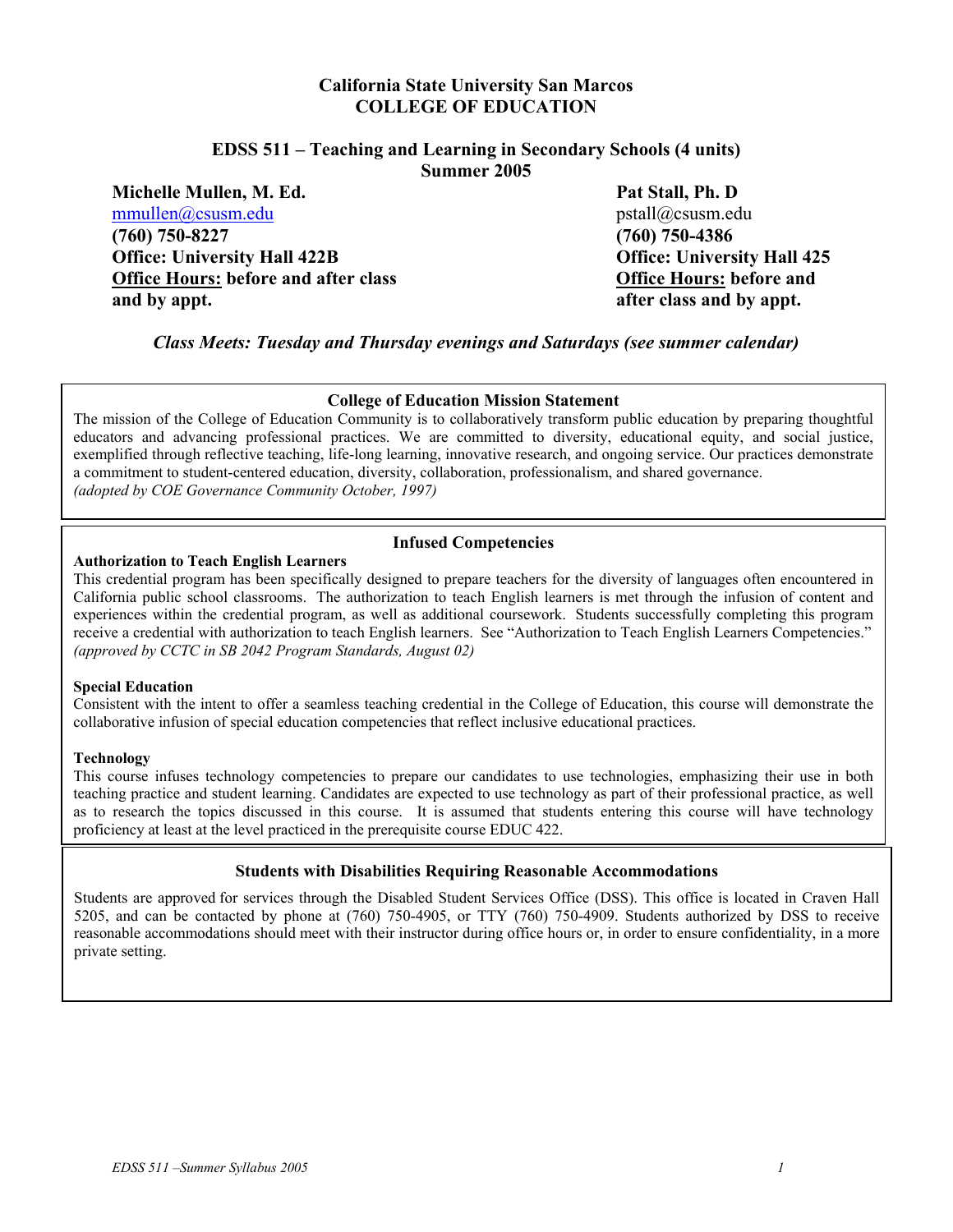# **Course Description and Goals**

This course is intended to begin the preparation of secondary teachers. Students will be exposed to and have experiences with the research, theory, and practice which form the foundation of the profession. The course will focus on facilitating students to improve knowledge and develop skills in six fundamental areas of the teaching profession. These are:

- **1. PURPOSE FOR TEACHING:** Student teachers will develop and refine their own philosophy of teaching grounded in theory, research, and practice.
- **2. REFLECTIVE PRACTITIONERS:** Student teachers will become active learners who continuously research, assess, apply and refine knowledge throughout their careers.
- **3. PROFESSIONAL KNOWLEDGE:** Student teachers will increase their understanding of the principles of learning, curriculum, instruction and assessment as well as demonstrate application of this knowledge in the effective development of learning opportunities for all students.
- **4. STUDENT FOCUS:** Student teachers will work equitably and effectively with all students by respecting the diversity of ethnicity, race, gender and distinctive characteristics of each individual and will know how to adapt instructional strategies accordingly.
- **5. TEACHING AS A PROFESSION:** Student teachers will exhibit appreciation and practice of the principles, ethics and responsibilities of the profession.
- **6. COLLABORATIVE RELATIONSHIPS:** Student teachers will collaborate and create partnerships with colleagues, students, parents, businesses and community agencies.

To help us internalize these concepts, we will pursue the answers to four essential questions throughout the course of the semester:

- 1. What do you believe abut the nature of adolescents?
- 2. What are your broad academic and life goals for your students to accomplish?
- 3. How do you/your students construct knowledge?
- 4. When you consider your beliefs about teaching and learning, what teaching approaches accomplish your goals?

# **Teacher Performance Expectation (TPE) Competencies**

This course is designed to help teachers seeking the Single Subject Credential to develop the skills, knowledge, and attitudes necessary to assist schools and districts in implementing an effective program for all students. The successful candidate must be able to demonstrate their understanding and ability to apply each of the TPE's, that is, merge theory and practice in order to realize a comprehensive and extensive educational program for all students. Failure to meet a minimum competence in any of the TPE's by the completion of the program will prevent the acquisition of the Single Subject Credential (A full-text version of the TPE descriptions can be downloaded from the CoE webpage: www.csusm.edu/COE). All of the TPE's are addressed in this course as well as in other professional education courses. In this course, some will receive more emphasis than others and the ones with \*'s next to them will be evaluated via your TaskStream reflections (see assignment description):

# Primary Emphasis

- TPE 3 Interpretation and Use of Assessments
- TPE 4 Making Content Accessible
- TPE 6c Developmentally Appropriate Practices in Grades 9 -12\*
- TPE 6d Developmentally Appropriate Practices for Special Education\*
- TPE 8 Learning about Students
- TPE 9 Instructional Planning\*
- TPE 11 Social Environment
- TPE 12 Professional, Legal, and Ethical Obligation
- TPE 15 Social Justice and Equity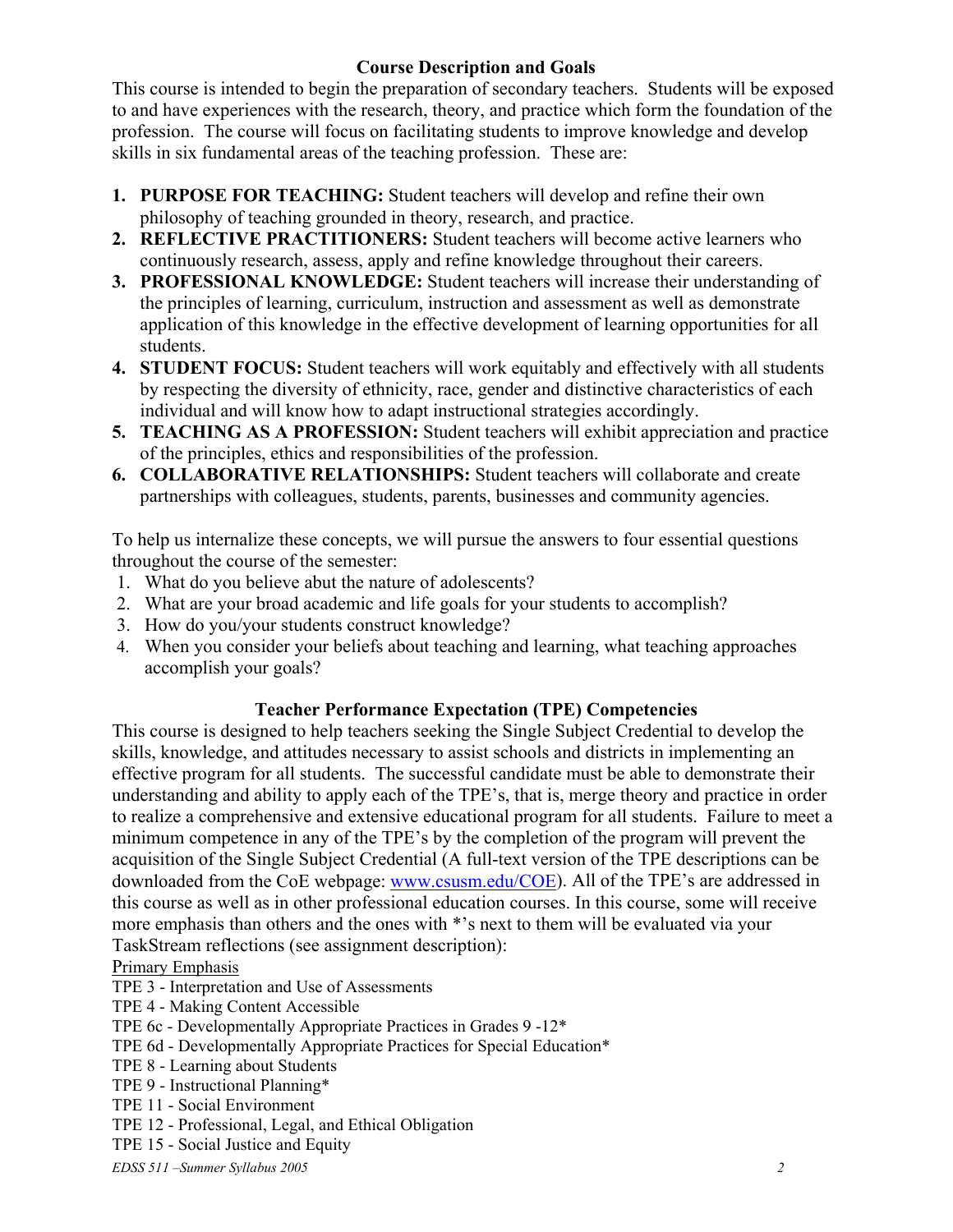Secondary Emphasis:

- TPE 1B Subject-Specific Pedagogical Skills for Single Subject Teaching Assignments
- TPE 5 Student Engagement
- TPE 7 Teaching English Language Learners
- TPE 10 Instructional Time
- TPE 13 Professional Growth
- TPE 14 Educational Technology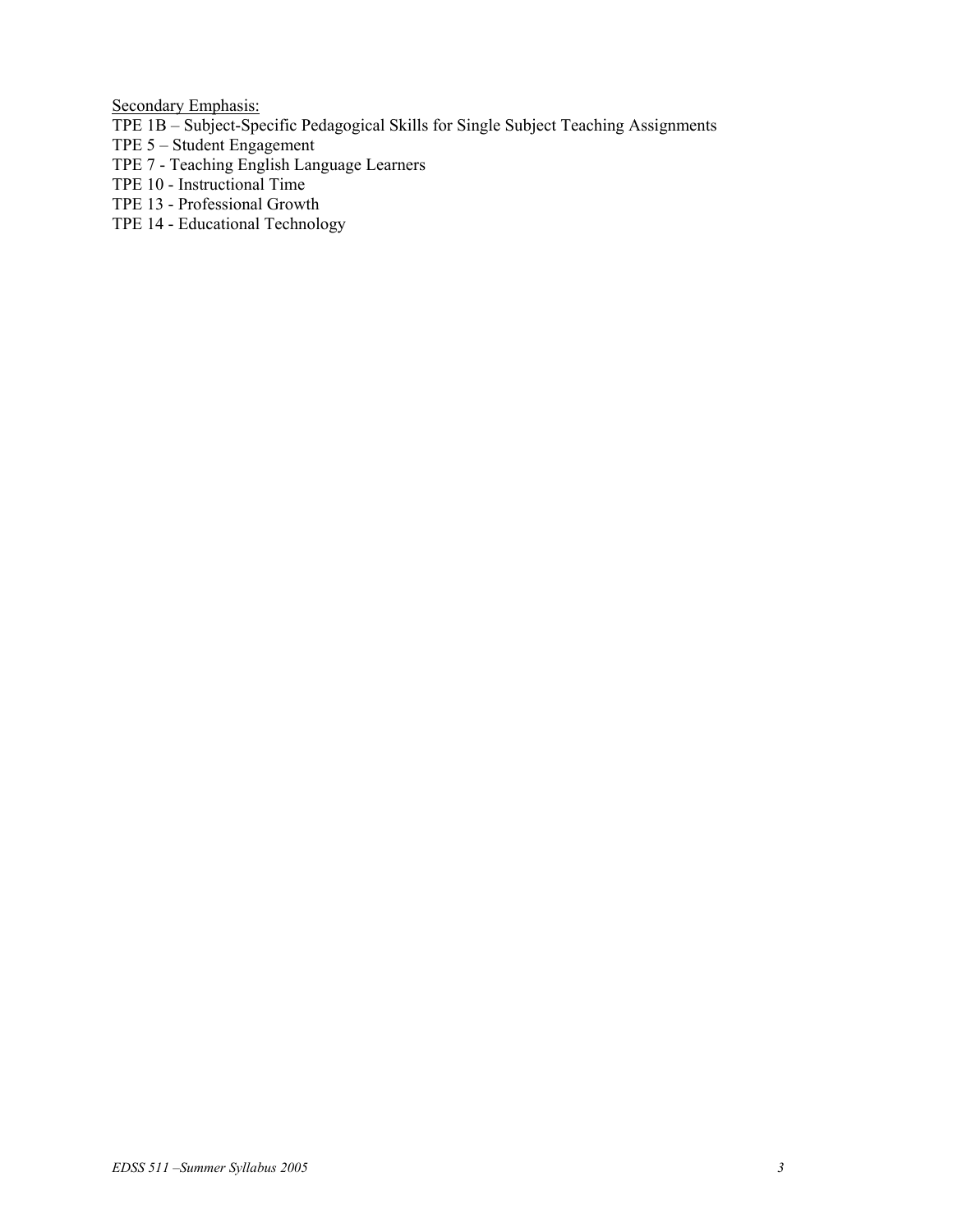# **AUTHORIZATION TO TEACH ENGLISH LEARNERS COMPETENCIES**

**Red print indicates the areas covered in this course.** 

| PART 1: LANGUAGE STRUCTURE                                                                       | PART 2: METHODOLOGY OF                                   | PART 3: CULTURE AND                                      |
|--------------------------------------------------------------------------------------------------|----------------------------------------------------------|----------------------------------------------------------|
| AND FIRST- AND SECOND-LANGUAGE                                                                   | BILINGUAL ENGLISH LANGUAGE                               | <b>CULTURAL DIVERSITY</b>                                |
| <b>DEVELOPMENT</b>                                                                               | DEVELOPMENT, AND CONTENT<br><b>INSTRUCTION</b>           |                                                          |
|                                                                                                  |                                                          | I. The Nature of Culture                                 |
| I. Language Structure and Use: Universals<br>and Differences (including the structure of         | I. Theories and Methods of Bilingual<br><b>Education</b> |                                                          |
| English)                                                                                         |                                                          |                                                          |
| A. The sound systems of language (phonology)                                                     | A. Foundations                                           | A. Definitions of culture                                |
| <b>B.</b> Word formation (morphology)                                                            | <b>B.</b> Organizational models: What works              | <b>B.</b> Perceptions of culture                         |
|                                                                                                  | for whom?                                                |                                                          |
| C. Syntax                                                                                        | C. Instructional strategies                              | C. Intragroup differences (e.g.,                         |
|                                                                                                  |                                                          | ethnicity, race, generations,                            |
|                                                                                                  |                                                          | and micro-cultures)                                      |
| <b>D.</b> Word meaning (semantics)                                                               | II. Theories and Methods for                             | <b>D.</b> Physical geography and its                     |
|                                                                                                  | <b>Instruction In and Through English</b>                | effects on culture                                       |
|                                                                                                  | Teacher delivery for both English<br>А.                  |                                                          |
| E. Language in context                                                                           | language development and content<br>instruction          | E. Cultural congruence                                   |
| F. Written discourse                                                                             | <b>B.</b> Approaches with a focus on English             | <b>II. Manifestations of Culture:</b>                    |
|                                                                                                  | language development                                     | <b>Learning About Students</b>                           |
| G. Oral discourse                                                                                | C. Approaches with a focus on content                    | A. What teachers should learn                            |
|                                                                                                  | area instruction (specially designed                     | about their students                                     |
|                                                                                                  | academic instruction delivered in                        |                                                          |
|                                                                                                  | English--SDAIE)                                          |                                                          |
| H. Nonverbal communication                                                                       | D. Working with paraprofessionals                        | <b>B.</b> How teachers can learn about<br>their students |
| II. Theories and Factors in First- and                                                           | <b>III.</b> Language and Content Area                    | C. How teachers can use what                             |
| <b>Second-Language Development</b>                                                               | <b>Assessment</b>                                        | they learn about their students                          |
|                                                                                                  |                                                          | (culturally-responsive                                   |
|                                                                                                  |                                                          | pedagogy)                                                |
| A. Historical and current theories and models<br>of language analysis that have implications for | A. Purpose                                               | <b>III. Cultural Contact</b>                             |
| second-language development and pedagogy                                                         |                                                          |                                                          |
| Psychological factors affecting first- and<br>В.                                                 | <b>B.</b> Methods                                        | A. Concepts of cultural contact                          |
| second-language development                                                                      |                                                          |                                                          |
| C. Socio-cultural factors affecting first- and                                                   | C. State mandates                                        | B. Stages of individual cultural                         |
| second-language development                                                                      |                                                          | contact                                                  |
| Pedagogical factors affecting first- and <b>D</b> . Limitations of assessment<br>D.              |                                                          | C. The dynamics of prejudice                             |
| second-language development                                                                      |                                                          |                                                          |
| E. Political factors affecting first- and second-<br>language development                        | E. Technical concepts                                    | D. Strategies for conflict                               |
|                                                                                                  |                                                          | resolution                                               |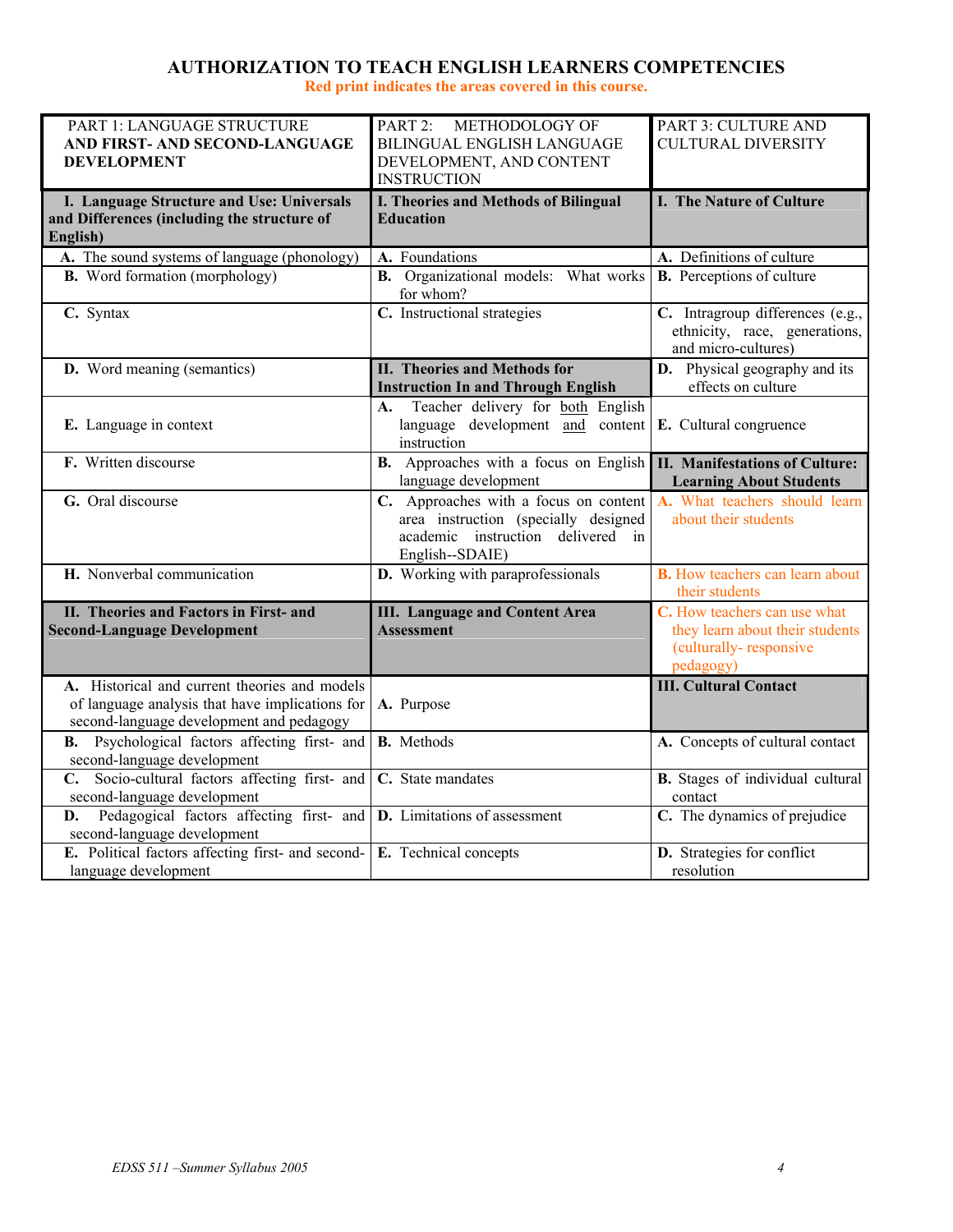## **Required Texts and Resources**

Baldwin, M. and Keating, J. (2005). (shared with EDSS 530)

- Bigelow, Bill, et. al., Eds. (1994). *Rethinking Our Classrooms,* Volume 1. WI.: Rethinking Schools.
- Borich, Gary D. (2003). *Observation Skills for Effective Teaching.* (4<sup>th</sup> ed.). Upper Saddle River, NJ: Prentice-Hall. [shared with EDSS 530, Professor Keating]
- Choate, J.S. (2004). *Successful Inclusive Teaching*. (4<sup>th</sup> ed.). Needham Heights, MA: Allyn and Bacon. [shared with all courses in the program]
- Course Website: http://courses.csusm.edu (WebCT used for online coursework and communications in EDSS 511.)
- *www.taskstream.com* (2004) Web page access for assessment/reflection of TPE's and for unit and lesson planning. Subscription required each semester. Will be used by most courses in the program.
- Tomlinson, Carol Ann and Caroline Cunningham Eidson. (2003). *Differentiation in Practice: A Resource Guide for Differentiating Curriculum Grades 5-9.* Alexandria, VA.: Association for Supervision & Curriculum Development.
- Villa, R., and Thousand, J. (1995). *Creating an Inclusive School.* Alexandria, VA: Association for Supervision and Curriculum Development. [This text is required reading for EDUC 350. If you didn't take this prerequisite class at CSUSM, you'll need to buy and read the book on your own. Reference will be made to it in several courses throughout the year.]

# **Choice Books (choose ONE to read after attending first class)**

- 1. Cusman, (2003). *Fires in the Bathroom: Advice for Teachers from High School Students.* What Kids Can Do, Inc.
- 2. Gardner, Howard. (2000). *Intelligence Reframed: Multiple Intelligences for the 21st Century.* Basic Books.
- 3. Graves, Donald (2001). *The energy to teach.* Heinemann
- 4. Gruwell, Erin. (1999). *The Freedom Writers Diary*. Doubleday.
- 5. Kohn, Alfie. (1996). *Beyond Discipline: From Compliance to Community*. Association for Supervision and Curriculum.
- 6. Marzano, Robert J. (2000). *Transforming Classroom Grading.* VA: Association for Supervision and Curriculum.
- 7. Pipher, Mary. (1995). *Reviving Ophelia: Saving the Selves of Adolescent Girls.* Ballantine Books.
- 8. Pollack, William S. and Mary Pipher. (1999) *Real Boys: Rescuing Our Sons from the Myths of Boyhood*. Owl Books.

## **Other Texts Worth Reading Early in Your Career**

Fried, Robert L. (1995). *The Passionate Teacher*. Boston, MA: Beacon Press. Nelson, J., Lott, L., & Glenn, H.S. (1997). *Positive Discipline in the Classroom.*  $(2<sup>nd</sup>$  ed.). Rocklin, CA: Prima Publishing.

- 
- Palmer, Parker. *The Courage to Teach*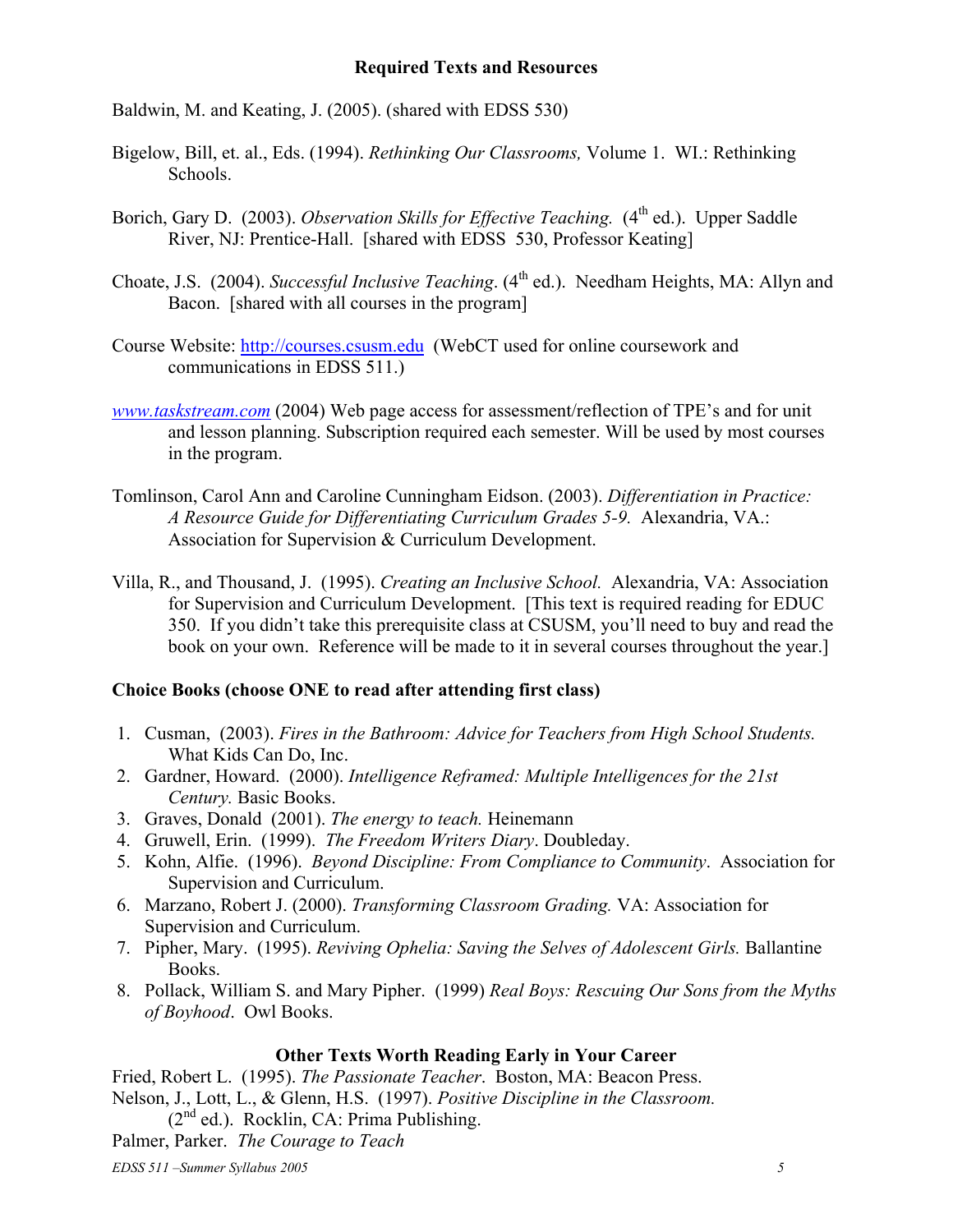# **Assignments**

- **Highly Effective Teacher Attributes:** See page 10-11 for a full description. Generally, these attributes have to do with professional and responsible behavior and work habits.
- **Reading Responses/participation**: Critical, engaged discussion will make this a richer class for all of us. In preparation for this kind of thoughtful discourse, you will be responsible for reading and responding to a variety of texts in a variety of ways. Response methods will be introduced and explained in class. The goal of all reading responses is to help you better contemplate, organize, and understand your reading and to be better prepared for thoughtful discussion. If your responses cease to function in these ways and seem to be "busy work" then you need to adjust what you're doing. Seek alternative ways of responding in order to meet the goal—it is your responsibility to make the work worthwhile. Ask for help if you need it. Come to class prepared to participate fully, using your reading responses as a "jumping off" point.
- **"Choice Book" Literature Circles and Book Presentation:** While reading this book, you should keep a series of notes (margin notes/annotations, post-it notes in the book, separate paper notes, etc.) that you can use for later discussion, both on-line and face-to-face, with your colleagues who have read the same book. When meeting face-to-face, you will complete one specified literature circle "role" for each assigned section of reading (ex: summarizer, connector, etc.). This major assignment includes: on-line and literature circle participation. You will write a one-page reflection about the literature circle process, e.g. what worked, what didn't work, how this would work with high school students, and how this "fits" or "doesn't fit" with your own preferred learning style. Finally, your group will do a 15 minute presentation that includes a "skit" either directly from the book or created by your group to illustrate one of the main ideas and a poster, PowerPoint, overhead, or other brief visual to "teach" the important concepts from the book.
- **Observation Reports:** Two observation reports will be generated which focus on two specific elements of classroom life and student behavior. The focus of each observation is described in the Borich text: higher level thinking and instructional variety. A format for the reports and past student samples can be found on WebCT and will be discussed in class. This assignment requires observation time in a classroom.
- **Unit and Lesson Plans:** You will develop a unit plan and two lesson plans relevant to your content area. The unit plan will include student/class background, objectives and standards, essential questions, instructional and assessment strategies, evidence of differentiation, timeline, and reflection. More details of this assignment and student samples can be found on WebCT and will be discussed in class. Templates for planning will be used via TaskStream. This assignment requires consultation with a practicing teacher in your content area—preferably one who views planning as a serious part of his/her professional responsibilities.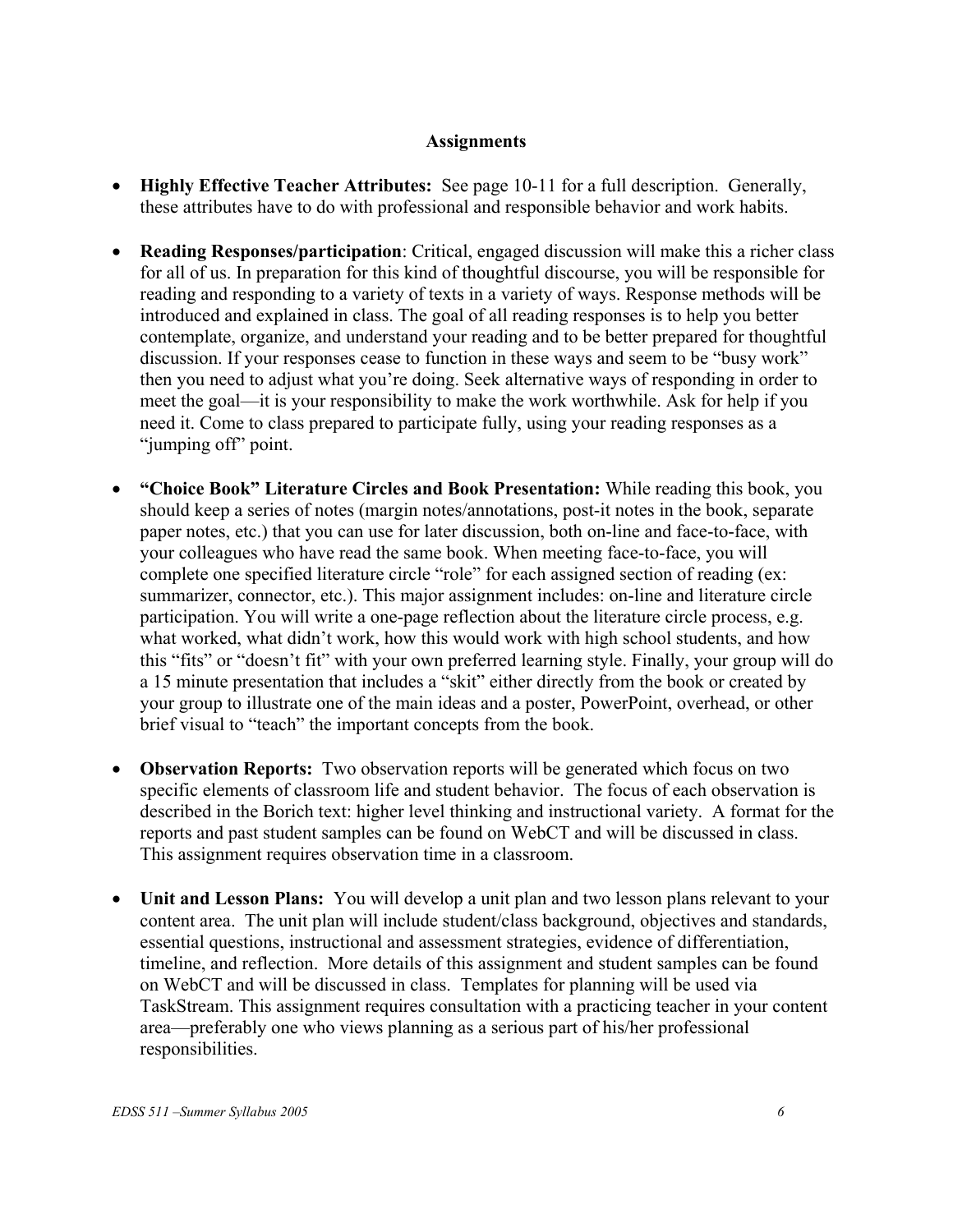- **Student Study Team (SST):** You will participate in a group role-play modeling the SST process. Preparation for this assignment will take place in and outside of class as you coordinate roles with group members and develop a written summary to accompany the role play.
- **Special Education Matrix: The Thirteen Handicapping Conditions:** Working in small groups, you will create a master chart that includes information about environmental, curricular, instructional, and assessment adaptations and accommodations for students who qualify for special education according to the state and federal criteria under any of the thirteen handicapping conditions. Further instructions will be provided in class and through WebCT.
- **Reflections on TPE's 6c, 6d, and 9:** It is important to recognize that the TPEs are threaded throughout the credential program, as a whole, and are addressed multiple times in each course, as indicated in the TPE listing for this course. Even though we are referencing and seeking to understand several TPEs in this course, you are specifically responsible for writing a reflective statement for TPE 6c, 6d, and 9 in the Task Stream Electronic Portfolio. Each assigned reflection will follow a pertinent assignment, discussion, and/or reading, which provides a deeper understanding of the specified TPE. The reflection should be approximately 250-350 words (the goal is to be succinct not to count words) and focus on a description, analysis, reflection sequence. You must attach one or more artifacts to support your ideas in the reflection. One artifact will be the pertinent assignment accompanying the specific TPE. You may attach other artifacts, such as assignments from other classes, which also support your ideas. The same artifact may appear in multiple TPE reflections. When you submit each TPE reflection, you will receive feedback from one of us. When the reflection is finalized, it will become a permanent record in your Task Stream Portfolio. You may return to the TPE at another point in your program and make modifications as your understanding deepens.

| <b>Major Assignment</b>                              | <b>Points</b> | Due                       |
|------------------------------------------------------|---------------|---------------------------|
| <b>Highly Effective Teacher Attributes</b>           | 5             | Ongoing to end of course  |
| <b>Reading Responses</b>                             | 10            | See calendar (throughout) |
| <b>Special Education Matrix</b>                      | 20            | 7/6                       |
| <b>SST (Student Study Team)</b>                      | 10            | 7/9                       |
| <b>Observation Report #1: Instructional Variety</b>  | 10            | 7/7                       |
| <b>Observation Report #2: Higher Thought</b>         |               |                           |
| <b>Processes</b>                                     | 10            | 7/16                      |
| <b>Unit and Lesson Plans</b>                         | 20            | 7/19 & 21                 |
| <b>Choice Book Presentation and 1 pg. reflection</b> | 5             | 7/19 & 21                 |
| TPE Reflections (6c, 6d, 9)                          | 10            | See calendar              |

*As per the Summative Assessment Criteria (page 8), to be eligible for a B or an A all major assignments must have been attempted.*  **Recap of Assignment Weights and Due Dates** 

•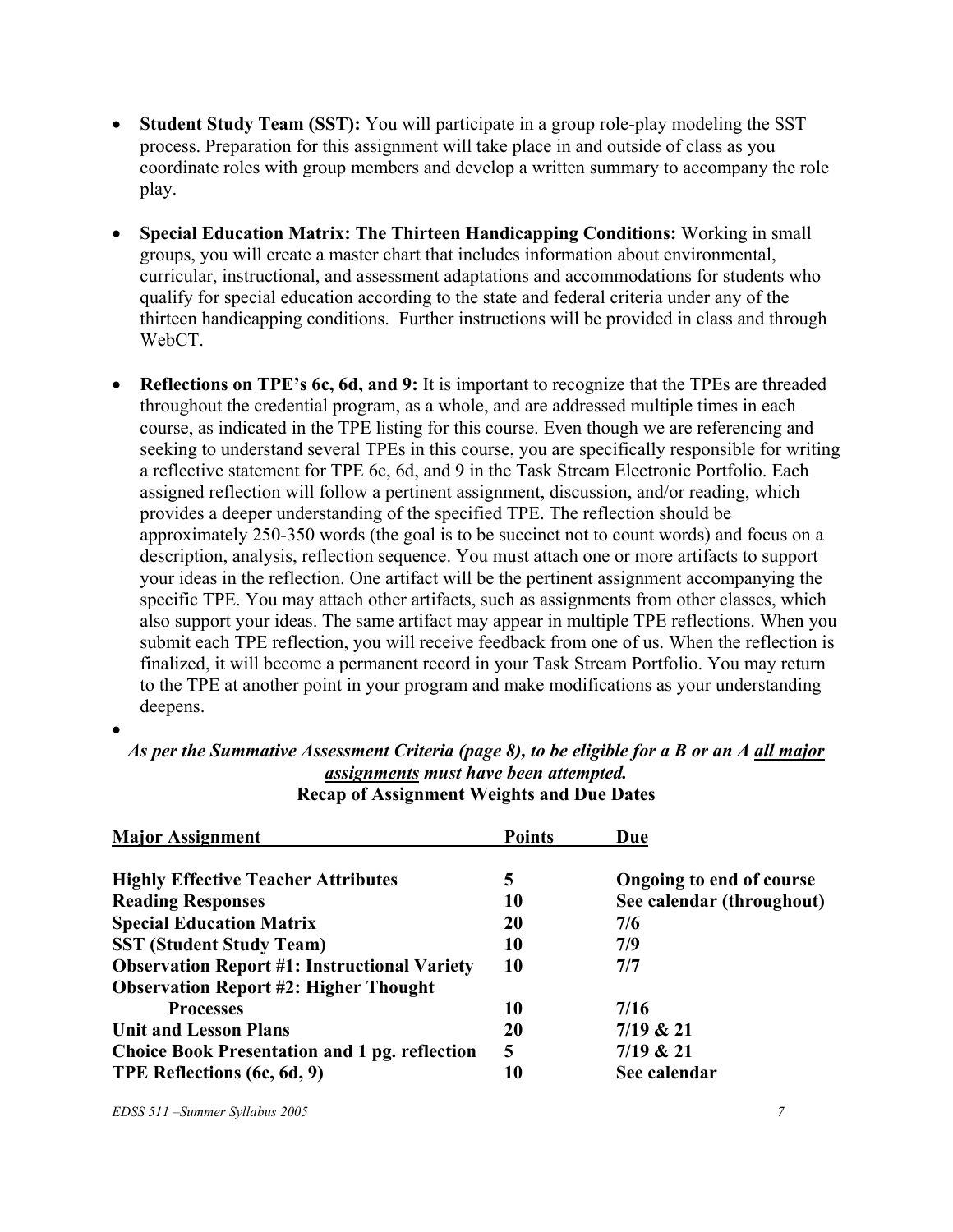# **Summative Assessment Criteria for EDSS 511**

## **"A" students:**

- 1. demonstrate serious commitment to their learning, making full use of the learning opportunities available to them and searching out the implications of their learning for future use.
- 2. complete ALL major assignments thoroughly, thoughtfully, and professionally, receiving 90-100% of all possible points.
- 3. make insightful connections between all assignments and their developing overall understanding of teaching and learning; they continually question and examine assumptions in a genuine spirit of inquiry.
- 4. show high level achievement of or progress toward course goals and TPEs.
- 5. always collaborate with their colleagues in professional and productive ways, working with integrity to enhance each participant's learning .
- 6. consistently complete all class preparation work and are ready to engage in thoughtful and informed discourse.
- 7. demonstrate responsibility to meeting attendance requirements (see syllabus).

### **"B" students:**

- 1. comply with the course requirements and expectations.
- 2. complete ALL major assignments, usually thoroughly, thoughtfully, and professionally, receiving 80- 89% of all possible points.
- 3. usually connect assignments to their developing overall understanding of teaching and learning; may be satisfied with "accepting" their learning as it's "received" without examining, very deeply, their and others' assumptions or seeking a deeper understanding of the implications.
- 4. show reasonable achievement of or progress toward course goals and TPEs.
- 5. generally collaborate with their colleagues in professional and productive ways, enhancing each participant's learning.
- 6. complete most class preparation work and are usually ready to engage in thoughtful and informed discourse
- 7. demonstrate responsibility to meeting the attendance requirements (see syllabus).

## **"C" students:**

- 1. demonstrate an inconsistent level of compliance to course requirements and expectations.
- 2. attempt all assignments but with limited thoroughness, thoughtfulness, and/or professionalism, OR fail to complete one major assignment. Total points are 70-79%.
- 3. make limited connections between assignments and their developing overall understanding of teaching and learning; may not be open to examining assumptions or implications.
- 4. attempt but show limited progress in achieving course goals and TPEs.
- 5. collaborate with their colleagues in ways that are not always professional or productive; participant's may be distracted from learning.
- 6. complete some class preparation work and are generally under-prepared to engage in thoughtful or informed discourse.
- 7. meet the minimum attendance requirements (see syllabus).

**"D" or "F" students** fail to meet the minimum requirements of a "C." The specific grade will be determined based on rate of assignment completion, attendance, etc.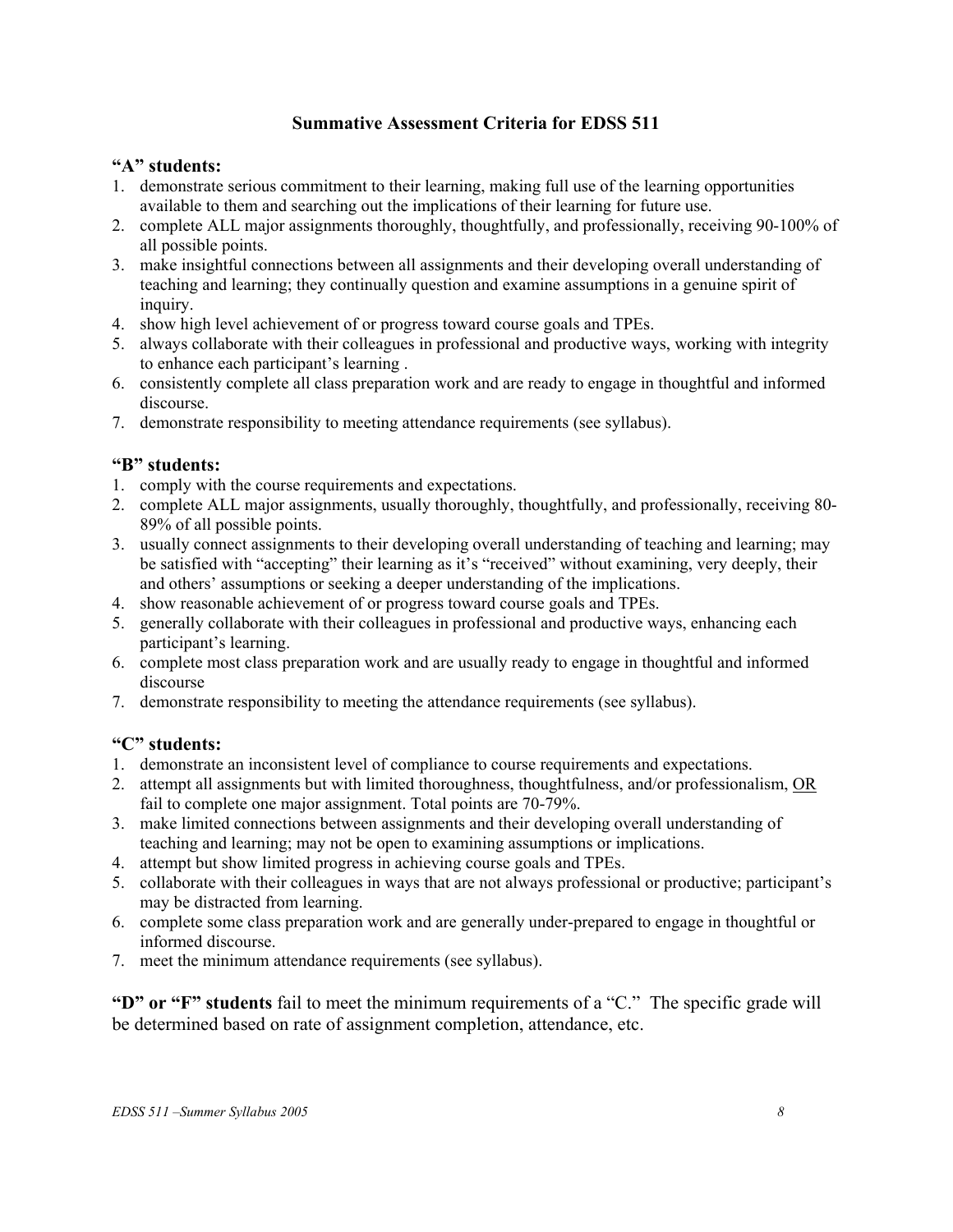## **GRADING NOTES**

- $\triangleright$  Students falling in between grade levels will earn a + or at the instructor's discretion, depending on where they meet the criteria most fully.
- $\triangleright$  In order to receive a California State Teaching Credential, you must maintain a B average in your College of Education classes and receive no lower than a C+ in any one course. A grade lower than a C+ indicates serious concern about a student's readiness for a teaching credential—significant concerns exist about his/her quality of learning, quality of work, etc. If you are concerned about meeting this requirement at any time, you should talk with your instructor immediately.

**Note:** Teacher education is a professional preparation program. Students will be expected to adhere to standards of dependability, academic honesty and integrity, confidentiality, and writing achievement. Because it is important for teachers to be able to effectively communicate their ideas to students, colleagues, parents, and administrators, writing that is original, clear and error-free is a priority in the College of Education.

All ideas/material that are borrowed from other sources must have appropriate references to the original sources. Any quoted material should give credit to the source and be punctuated with quotation marks.

## **Attendance**

**COE Policy:** Due to the dynamic and interactive nature of courses in the COE, all students are expected to attend all classes and participate actively. At a minimum, students must attend more than 80% of class time, or s/he may not receive a passing grade for the course at the discretion of the instructor.

**Instructor Application of the Policy:** If two class sessions are missed, or if the student is late (or leaves early) more than three sessions, s/he cannot receive a grade of "A". If three class sessions are missed, the highest possible grade that can be earned is a "C+". **NOTE: Saturday classes are equivalent to two class sessions.** If extenuating circumstances occur, the student should contact the instructor as soon as possible to make appropriate arrangements.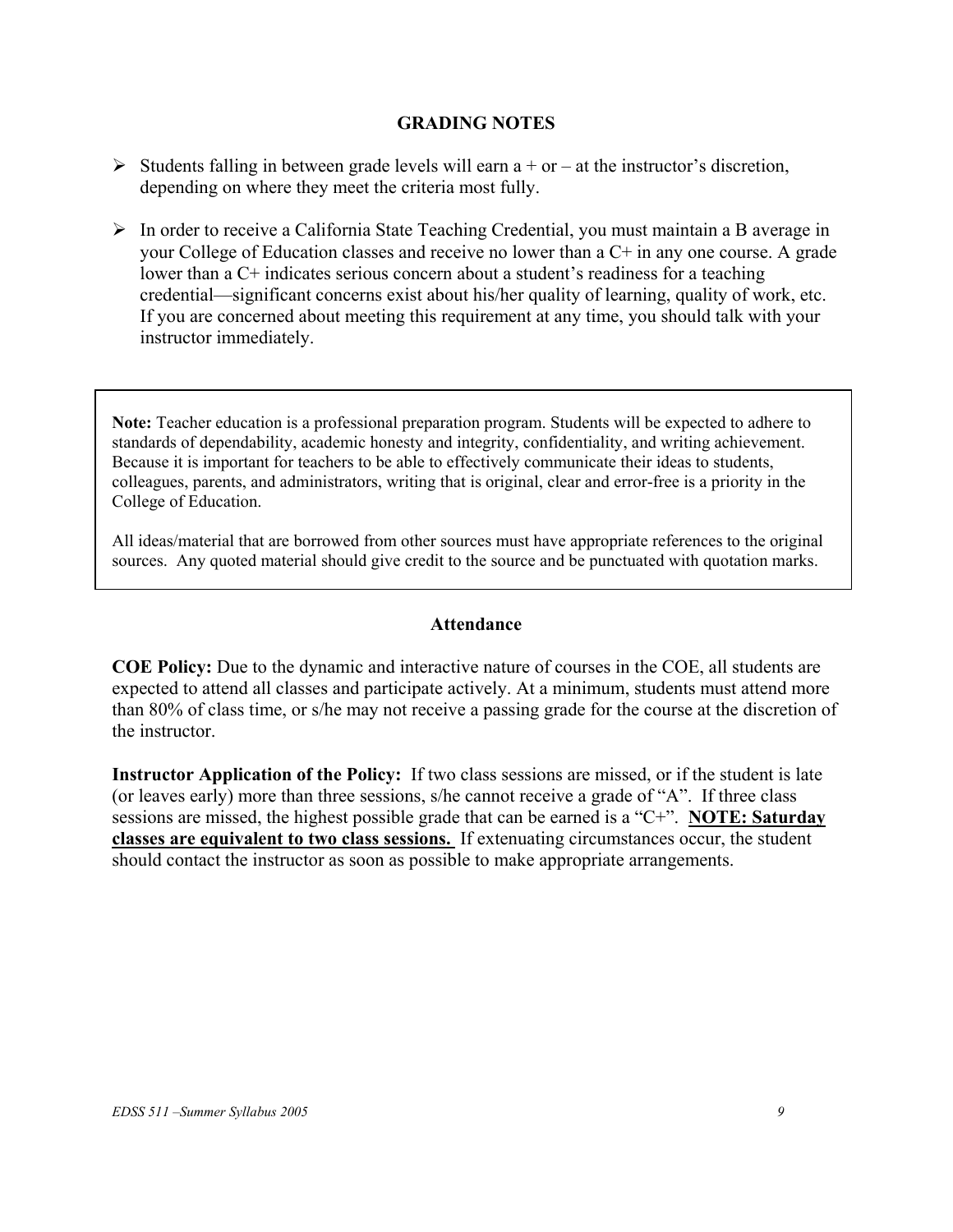### *The Maintenance and Development of Positive Teacher Behaviors in the College of Education Courses*  (These are the AFFECTIVE objectives for our single subject courses.)

#### **Purpose/Rationale**

A variety of practitioner and university research suggests the importance of linking affective objectives (feelings, attitudes, values, and social behaviors) to all cognitive objectives (mental operations, content knowledge) in all subject areas (Roberts and Kellough, 2000). Krathwohl, Bloom and Masia (1964) developed a useful taxonomy for teachers to use in defining and implementing affective objectives. These student behaviors are hierarchical from least internalized to most internalized: 1) receiving; 2) responding; 3) valuing; 4) organizing; 5) internalizing and acting. There is a correlation between students' academic success and the degree to which teachers incorporate these affective objectives (Roberts and Kellough, 2000; Baldwin, Keating and Bachman, 2003).

In order for teachers to facilitate and integrate these affective expectations into their own teaching, it is essential that they demonstrate corresponding personal attributes (characteristics, qualities) in their own learning. In light of this, it is critical for pre-service teachers to be given an overall dispositional model (a range of these personal attributes) that can be used by them, as future teachers, and that illustrates the importance of and encourages the practice of these attributes. This dispositional model generally reflects the high expectations of quality teaching such as enthusiasm, positive attitudes, positive interactions and supportive interpersonal relationships within the teaching environment. In summary, there is a general consensus within the educational community that these attributes are considered highly desirable professional qualities in teachers (with an obvious range of individual manifestations) that will assist in promoting successful teaching and learning outcomes (Stone, 2002; McEwan, 2002; Dewey, 1910).

## **Scoring Criteria**

Reflective and "supported" assessment is the goal; you will be asked for evidence in support of your scores. "Perfection" (all 4's) is NOT the goal. While these attributes define professional and collegial behavior to which we expect all students to aspire, it is recognized that individuals will have areas in need of improvement (we are, after all, human!). Earning full credit for this "assignment" (at the end of the course) is predicated on your ability to provide **evidence** of your assessments and your ability to **work conscientiously toward increased accomplishment**. This is what reflective practitioners do, monitor and self-evaluate their own performances as well as that of their students. Peer input, self-evaluation, and intermediate conferences during your EDSS courses will assist in formative assessments

**Exceeds expectations (4):** Student has demonstrated an especially high level of functioning with respect to this attribute (no sub par examples).

**Meets expectations (3):** Student has demonstrated an acceptable level of functioning with respect to this attribute (some qualities may be high while others are more limited; while there is room for continued growth, this student is generally solid; no concerns exist). **Below expectations (2)**: Student has demonstrated inconsistent levels of functioning with respect to this attribute; the student is on his/her way to meeting expectations, but needs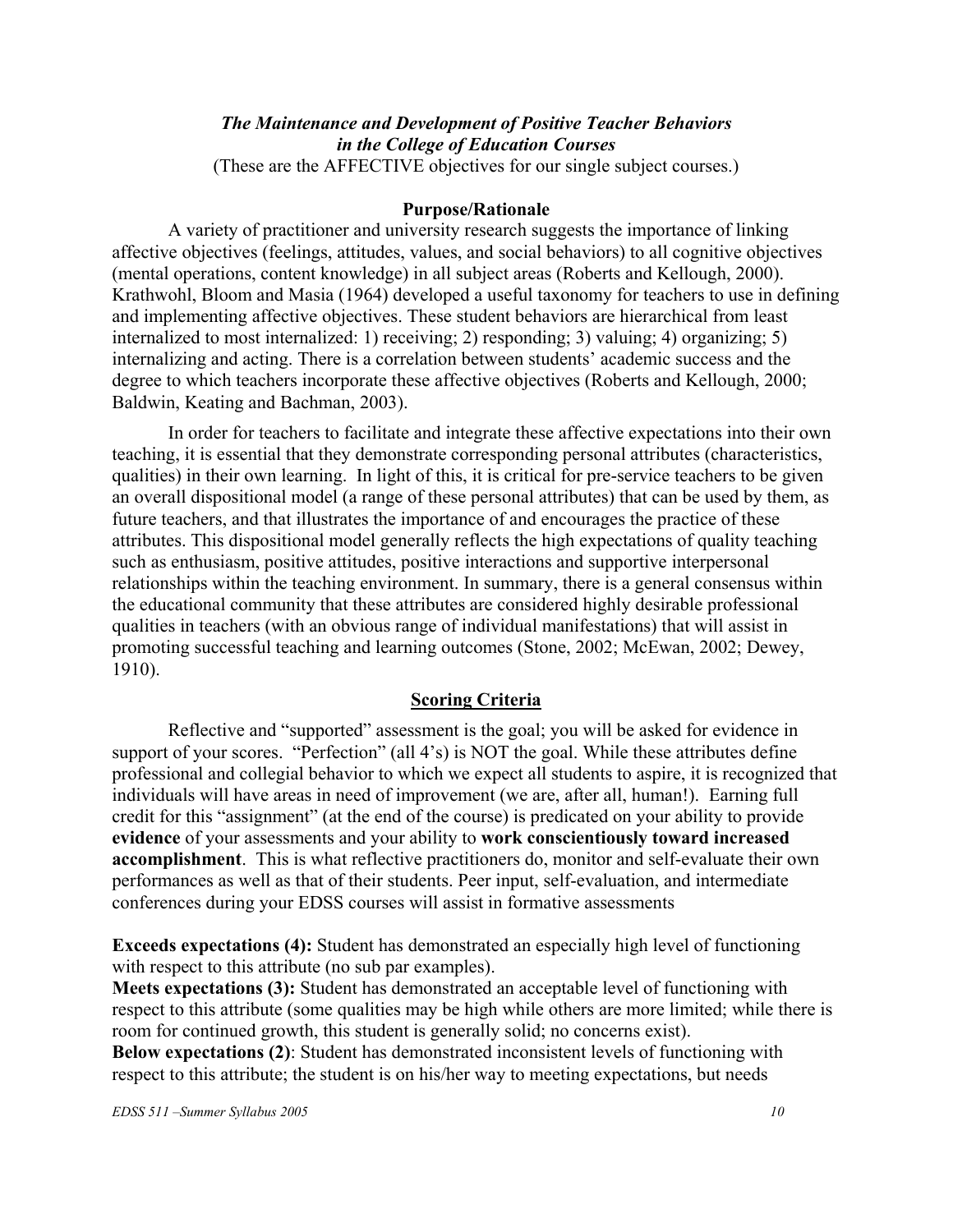time or a conscientious focus on this attribute in order to do so (numerous limitations or examples noted).

**Well below expectations (1)**: Student has demonstrated a low level of functioning with respect to this attribute (serious overall limitations noted in this area).

# **Generally Accepted Attributes of Highly Effective Teachers (as seen in pre-service programs)**

(Roberts and Kellough, 2000; Stone, 2002; McEwan, 2002; Baldwin, Keating and Bachman, 2003; Johnson and Johnson, 1994; COE Mission Statement, 1997)

The following will be used as a guideline to assess the level of attainment (and progress) in demonstrating these attributes.

- 1) **General classroom attendance, promptness, and participation:** is on time, respects time boundaries (breaks, etc.), regularly attends class, and actively participates.
- 2) **Attention to classroom discussion protocols** (per Epstein's Five Stage Rocket)**:** respects time limitations, recognizes and respects the perspectives of fellow classmates, gives wait time, listens actively, uses non-interruptive skills, mediates disagreements by working to understand others' perspectives and finding common ground, genuinely encourages all to participate.
- 3) **Social and cooperative skills (as illustrated in cooperative projects)**: assumes responsibility of one's roles, is open to consensus and mediation, effectively communicates ideas, attends group meetings, is dependable, respects others' ideas, expects quality work from self and colleagues, manages time effectively, uses organizational skills and leadership skills, is assertive but not aggressive, uses reflection as a means of evaluation, motivates and offers positive reinforcement to others.
- 4) **Attention to assignments:** meets time deadlines, produces quality products, responds cooperatively to constructive criticism, uses rubrics or other stipulated criteria to shape an assignment, prioritizes tasks and performs/supervises several tasks at once.
- 5) **General classroom demeanor:** is professional, creative, kind, sensitive, respectful, has a sense of humor, is supportive of fellow classmates and instructors; recognizes others' perspectives as valid and works to include all "voices" in the classroom; is aware of and responsive to issues and behaviors that might marginalize colleagues in the classroom.
- 6) **Flexibility:** is responsive when reasonable adjustments to the syllabus, curriculum, schedule, and school site assignments become necessary (common to the educational arena); can work through frustrations by problem-solving with others and not letting emotional responses dominate or impair thinking; "bounces" back easily; can work calmly under stress.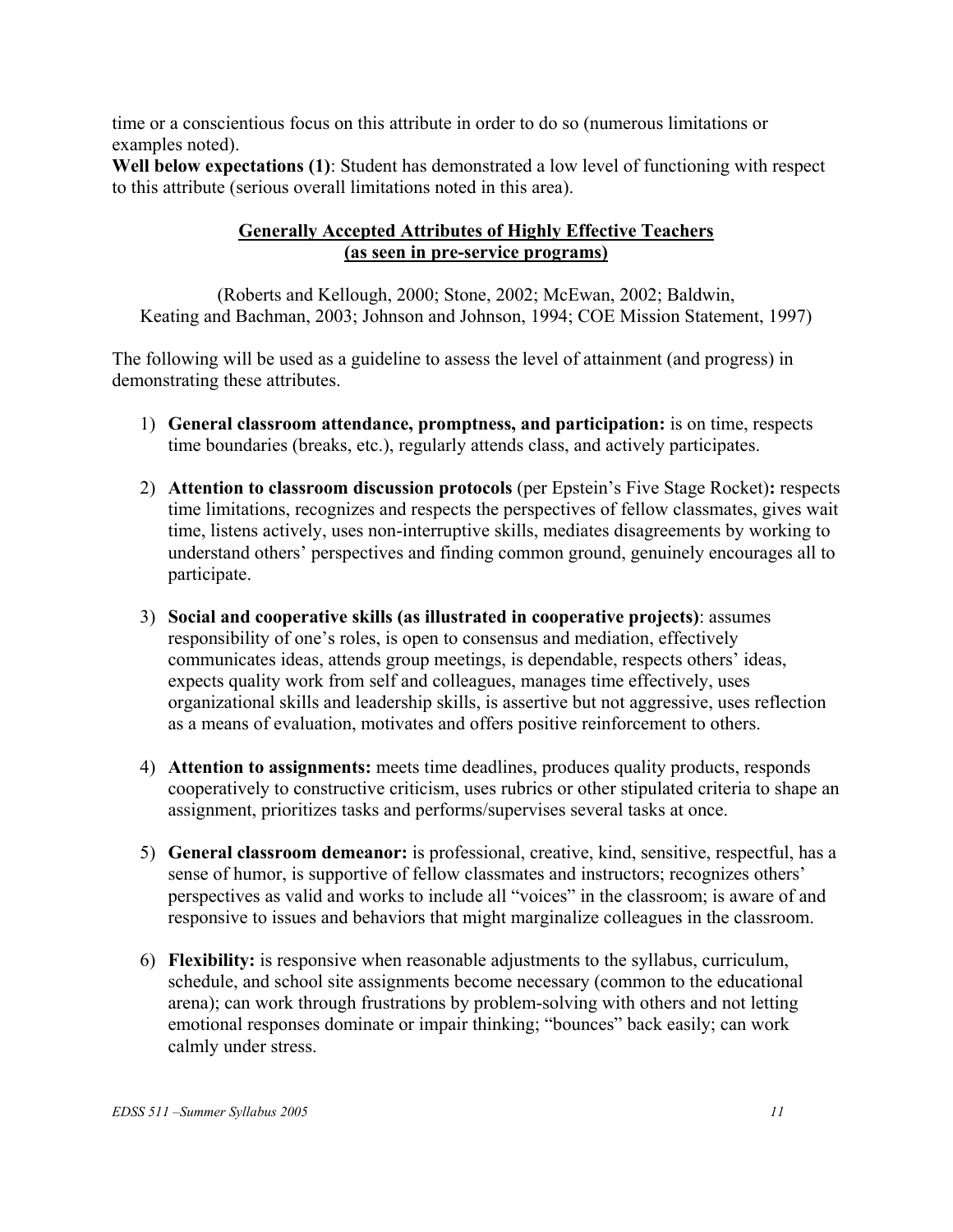7) **Openness to and enthusiasm for learning:** can engage with a variety of educational ideas with an open mind and a sense of exploration; demonstrates passion for and metacognition of learning across the curriculum and within discipline areas; takes advantage of learning opportunities and seeks out additional opportunities for learning.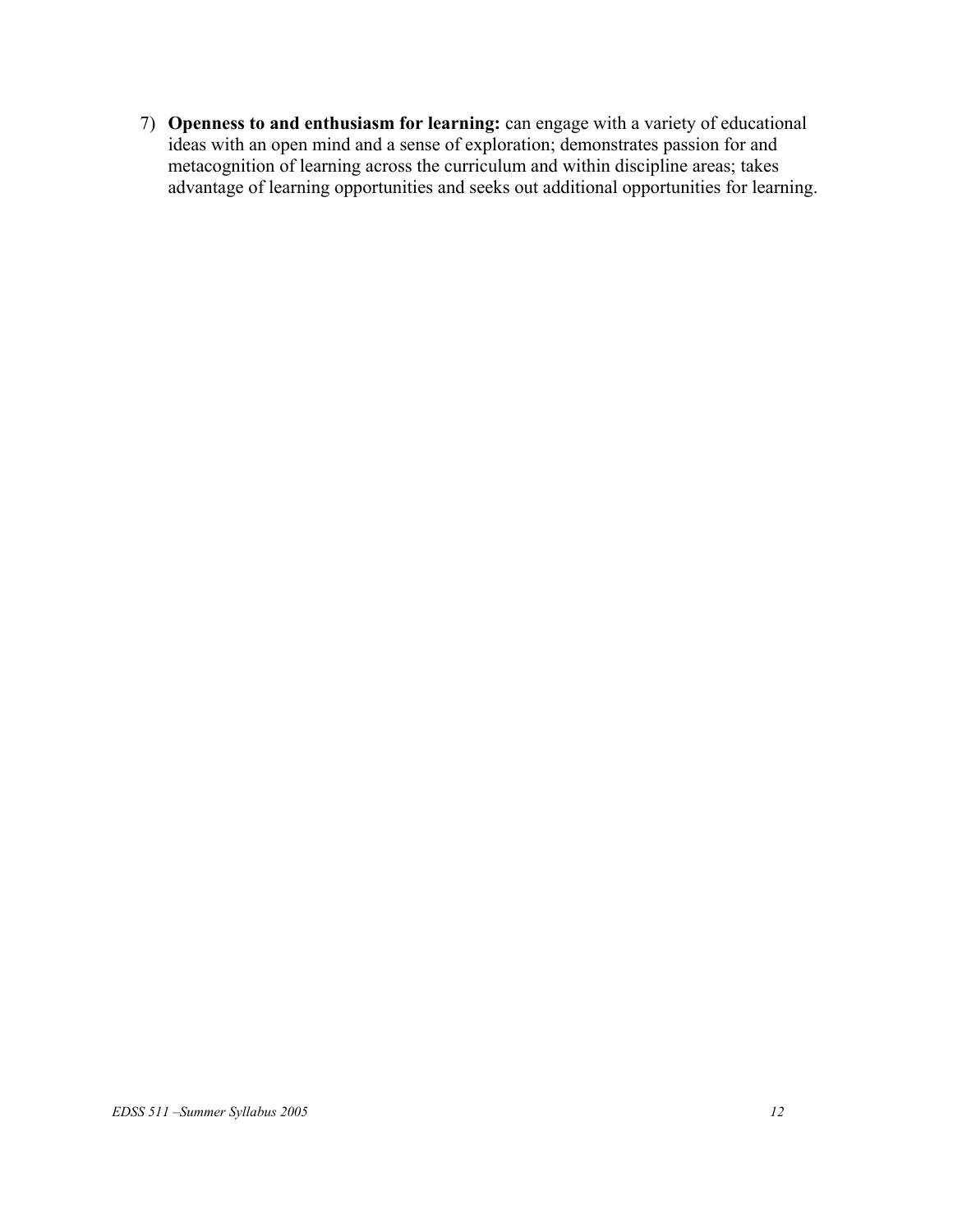| <b>Date</b>                                                                              | <b>Topic</b>                                                                                                                                                                                     | <b>Reading Assignment Due</b>                                                                                                                                                                                                                                    | <b>Assignment Due</b>                                                                                                                                                                                                                                                                                                                                                                                                                                                                                                                                                                                                                                                                                                           |
|------------------------------------------------------------------------------------------|--------------------------------------------------------------------------------------------------------------------------------------------------------------------------------------------------|------------------------------------------------------------------------------------------------------------------------------------------------------------------------------------------------------------------------------------------------------------------|---------------------------------------------------------------------------------------------------------------------------------------------------------------------------------------------------------------------------------------------------------------------------------------------------------------------------------------------------------------------------------------------------------------------------------------------------------------------------------------------------------------------------------------------------------------------------------------------------------------------------------------------------------------------------------------------------------------------------------|
| #1 and #2<br>Thursday,<br>$5/19$ and<br>Saturday<br>5/21<br>(Single)<br>Subject<br>Team) | Orientation/team-<br>building (combined<br>w/EDSS 530                                                                                                                                            | Download and review<br>$\bullet$<br>the Single Subject<br>Credential Handbook<br>(part-time) from the<br>CoE webpage:<br>www.csusm.edu/coe<br>If you didn't read the<br>٠<br>Villa/Thousand text<br>during EDUC 350, this<br>would be a good time<br>to read it. | Handbook study guide and<br>$\blacklozenge$<br>questions you want to ask about<br>the information in the program<br>handbook.                                                                                                                                                                                                                                                                                                                                                                                                                                                                                                                                                                                                   |
| #3<br>Thursday,<br>5/26<br>Pat and<br>Michelle                                           | Purpose,<br>perceptions, and<br>philosophy of<br>teaching<br>Professional<br>ethics/legal<br>responsibilities<br>Book talks about<br>choice books<br>Introduction to<br>WebCT for online<br>work | Course syllabus<br>$\blacklozenge$<br>downloaded, read, and<br>printed (from COE<br>webpage or WebCT)<br>Choate: Ch. 1<br>٠<br>Bigelow: 4-5<br>٠                                                                                                                 | Be sure university computer<br>$\blacklozenge$<br>account is activated by today.<br>Bring any syllabus questions<br>٠<br>you have to class<br>Reading response #1. Make<br>margin notes in your readings,<br>highlighting ideas you<br>especially want to remember.<br>Jot down questions/issues you<br>want to discuss with others.<br>Define and take notes on these<br>key terms and/or acronyms<br>while reading Choate: Public<br>Law 94-142; IDEA; IEP; LRE;<br>No Child Left Behind Act;<br>FAPE; inclusion (or inclusive<br>education)<br>Note: find your previously<br>written philosophy of teaching<br>or belief statements from<br>EDUC 350 or equivalent. Keep<br>in your notebook until the end<br>of the course. |
| #4<br>Tuesday<br>5/31<br>Pat                                                             | Set up literature<br>circle groups and<br>plans<br>Democratic and                                                                                                                                | "Courage for the<br>$\blacklozenge$<br>Discouraged" article<br>(WebCT: Assignments/<br>"Reader response"<br>section)                                                                                                                                             | Reader response #2: Reflective<br>writing for "Courage" article<br>(WebCT: Assignments/<br>"Reader response" section)<br>Complete "Synthesizing Key                                                                                                                                                                                                                                                                                                                                                                                                                                                                                                                                                                             |

# **Tentative Calendar (Subject to Change)**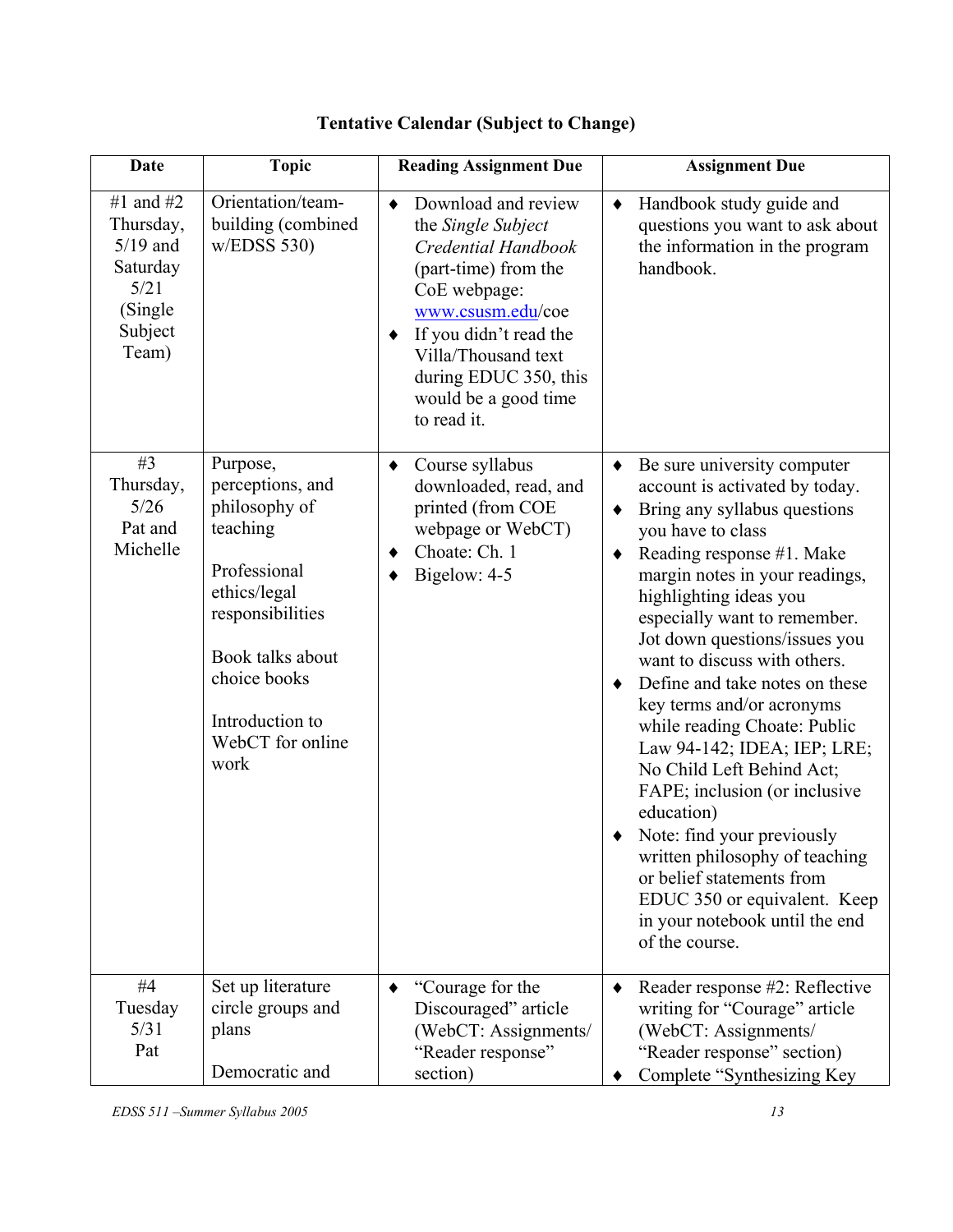|                              | inclusive<br>classrooms: building<br>an environment to<br>nurture the circle of<br>courage and respect<br>adolescent<br>development | ٠ | Bigelow: 19-22, 30-33<br>& 35-38, 50-55                                                                                                               |   | Ideas" graphic organizer<br>(WebCT: Assignments/<br>"Reader response" section)                                                                                                                                                                                                                                                                                                                                                                                                                                                                                                                                                                                                                                                                                                                  |
|------------------------------|-------------------------------------------------------------------------------------------------------------------------------------|---|-------------------------------------------------------------------------------------------------------------------------------------------------------|---|-------------------------------------------------------------------------------------------------------------------------------------------------------------------------------------------------------------------------------------------------------------------------------------------------------------------------------------------------------------------------------------------------------------------------------------------------------------------------------------------------------------------------------------------------------------------------------------------------------------------------------------------------------------------------------------------------------------------------------------------------------------------------------------------------|
| #5<br>Thursday<br>6/2<br>Pat | Democratic<br>classrooms and<br>adolescent<br>development (cont.)<br>Model Borich<br>observation report                             |   | Borich: Ch. 7:<br>"Looking for Lesson<br>Clarity"<br>Baldwin and Keating<br>Ch. 2                                                                     |   | <b>Borich:</b> identify questions you<br>want to ask about the chapter.<br>Spend time looking at the<br>various instruments for<br>monitoring elements of lesson<br>clarity; you will be asked to use<br>one in class during a practice<br>observation.<br>Reader response #3: Baldwin<br>and Keating: Download the free<br>trial version of Inspiration<br>software from<br>www.inspiration.com (do NOT<br>wait until the last minute to do<br>this!) Using this software,<br>create a graphic organizer that<br>helps you to organize the major<br>ideas Print the organizer to<br>bring to class. If you do not<br>have a computer at home, make<br>arrangements to complete this<br>assignment with a partner who<br>does have a computer or come<br>to school and use the computer<br>lab. |
| #6<br>Saturday 6/4<br>Pat    | Learning and<br>learning theories<br>Literature Circle<br>meeting                                                                   | ٠ | Choice book reading<br>(per group's reading<br>plan)<br>Bigelow: 126-128,<br>134-135 and 178-181<br><b>Bring</b><br>Baldwin/Keating book<br>to class. | ٠ | Reader response #4: Bigelow:<br>Margin notes/annotations<br>(written in book or on post-its)<br>for all articles<br>Look ahead to session $# 9$ If<br>you want to go ahead and do the<br>teacher interview and<br>observation before the<br>traditional high school year is                                                                                                                                                                                                                                                                                                                                                                                                                                                                                                                     |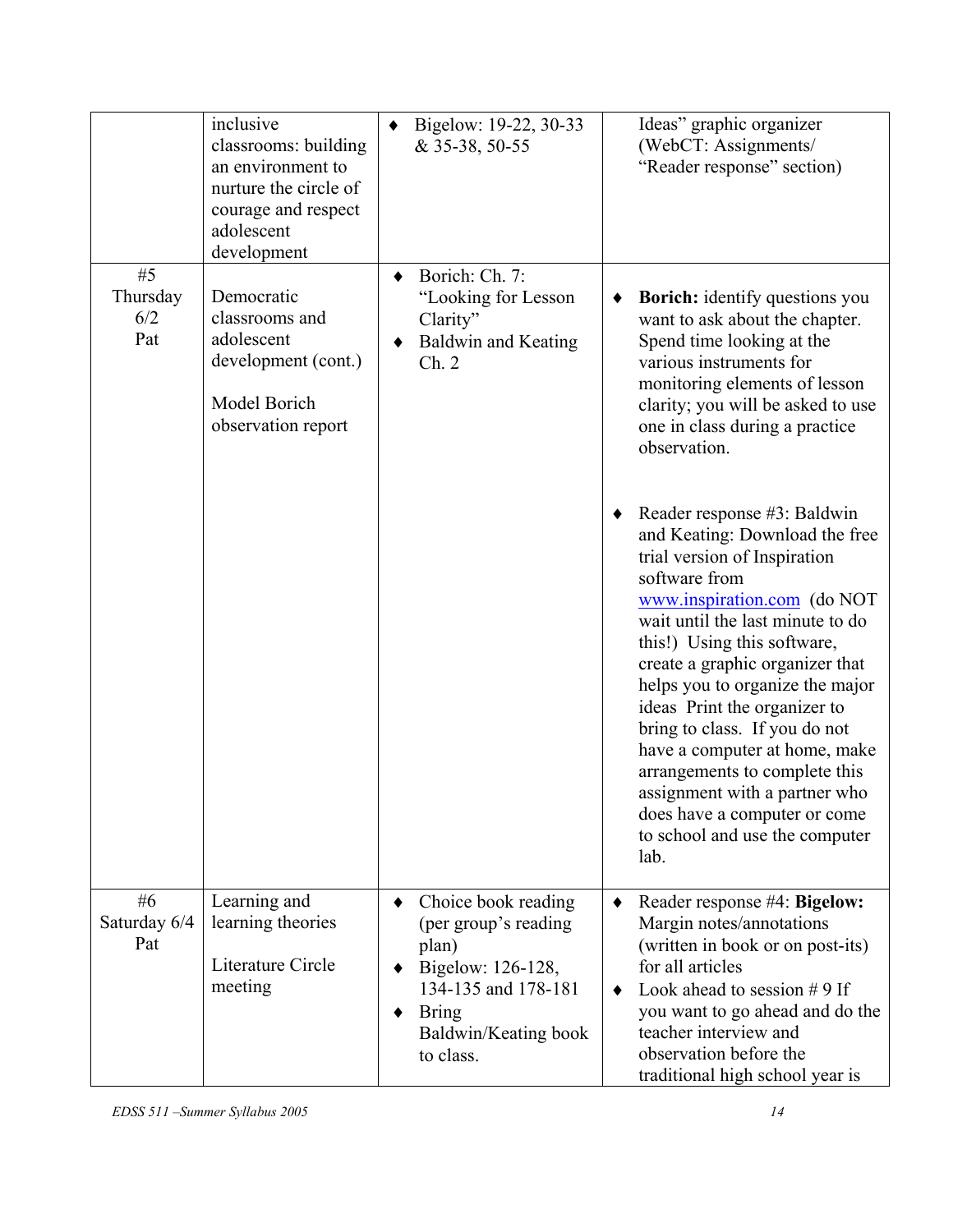|                                             |                                                                                                                        |                                                                                                                                                                                                     | over and teachers are gone, you<br>could get a head start on this<br>assignment.<br>You may also want to look<br>ahead at sessions 10 and 14 to<br>get started on the observations.                                                                                                                                                                             |
|---------------------------------------------|------------------------------------------------------------------------------------------------------------------------|-----------------------------------------------------------------------------------------------------------------------------------------------------------------------------------------------------|-----------------------------------------------------------------------------------------------------------------------------------------------------------------------------------------------------------------------------------------------------------------------------------------------------------------------------------------------------------------|
| <b>Between</b><br>$6/11$ and<br>6/26        | Literature circle<br>online posting                                                                                    | Choice book reading<br>(per group's reading<br>plan)                                                                                                                                                | Post and respond to your<br>٠<br>colleagues' online postings<br>related to your book-based on<br>your group's reading plan<br>(WebCT Discussion Board).<br>This is a cyberspace literature<br>circle meeting. You should<br>plan to generate your<br>"discussion" over the course of<br>just a few days so everyone<br>knows when to get on and<br>participate. |
| #7<br>Tuesday<br>6/28<br>Michelle           | Learning for the<br>typical "atypical"<br>student<br>Special education<br>matrix: the 13<br>handicapping<br>conditions | Choate: Ch. 2<br>Villa/Thousand: Ch.1<br>and 3, including the<br>"Voices" sections                                                                                                                  | Reader response #5: Respond to<br>$\blacklozenge$<br>this prompt: What are your<br>fears and concerns regarding<br>teaching any of the student<br>populations described in the<br>Choate and Villa/Thousand<br>readings? Be prepared to<br>discuss and brainstorm<br>strategies.                                                                                |
| #8<br>Thursday<br>6/30<br>Michelle          | Special ed.<br>matrix/issues<br>continued<br><b>Introduce SSTs</b>                                                     | Borich, Ch. 8<br>٠                                                                                                                                                                                  | Continue working on your<br>$\blacklozenge$<br>special ed. matrix (based on<br>what your group completed last<br>class)-final due 7/6<br><b>Start Instructional Variety</b><br>Observation (from Borich, ch.<br>8) — due 7/7                                                                                                                                    |
| #9<br>Tuesday<br>7/5<br>Pat and<br>Michelle | SST assignment<br>check-in<br>Planning and<br>instructional<br>strategies: the big<br>picture down to<br>lesson plans  | Download, print,<br>$\bullet$<br>review, and bring your<br>content area's<br>frameworks or<br>standards—grades 6-12<br>(available at<br>www.cde.ca.gov)<br><b>Baldwin and Keating</b><br>٠<br>Ch. 5 | SST should be started-<br>٠<br>research, role development, etc.<br>We'll check in on progress<br>tonight (role play due 7/9).<br>Interview/observe a content<br>٠<br>area teacher in your field and<br>gather the following<br>information:<br>Sequence of units throughout a<br>1.<br>semester or year and some                                                |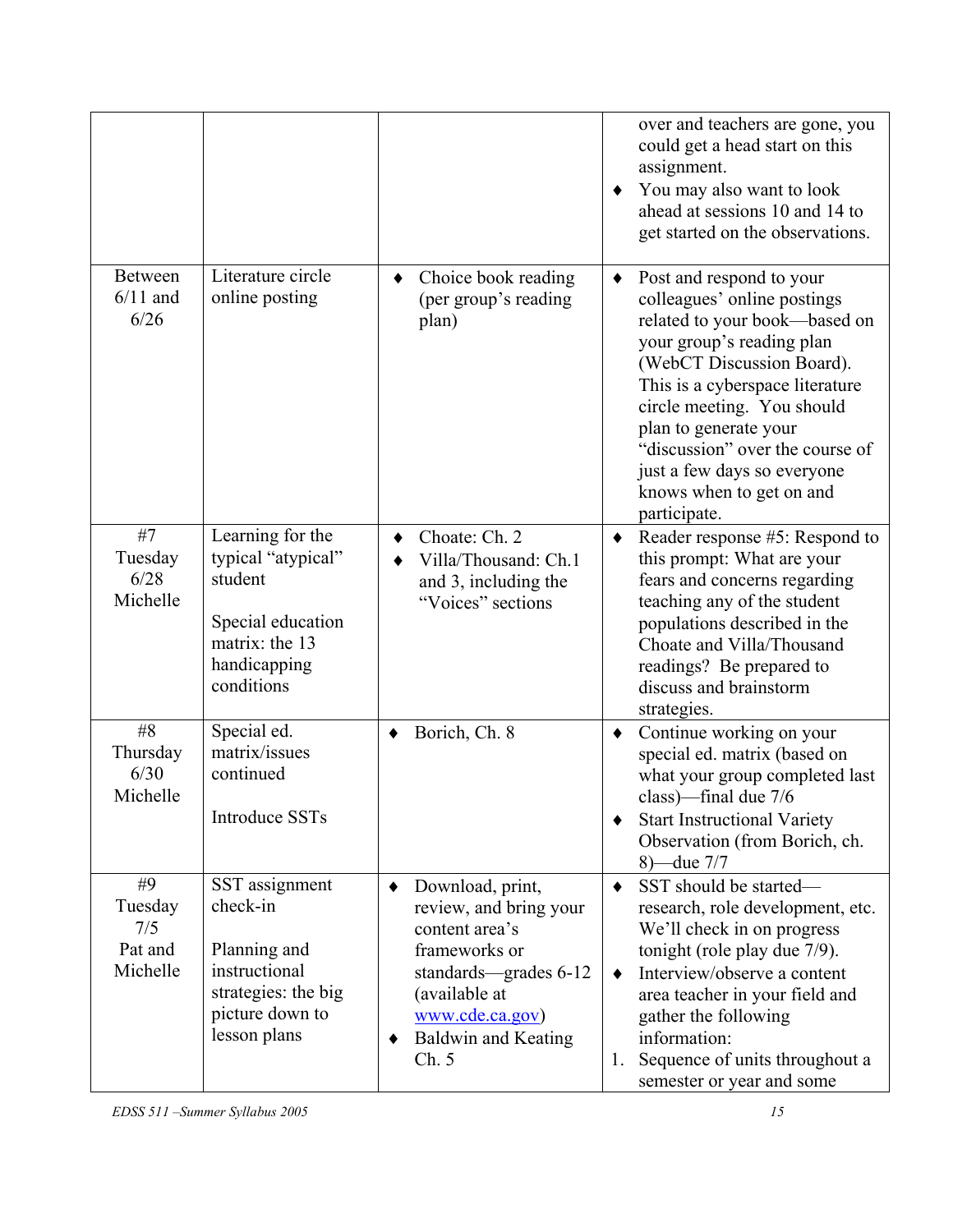|                               |                                                             |                                                                                                                                                                                           | 2. | objectives from one of those<br>units (see "Planning<br>Information to Gather from a<br>Teacher" organizer on<br>WebCT under "assignments" in<br>the unit plan section).<br>Download and print a blank<br>lesson plan template from<br>TaskStream (the CSUSM<br>Single Subject format). While<br>observing a teacher, keep track<br>of the things they do over the<br>course of the lesson by filling in<br>the template in the appropriate<br>spots. You will have to make<br>inferences in order to fill in<br>some places (such as facts about<br>learners). |
|-------------------------------|-------------------------------------------------------------|-------------------------------------------------------------------------------------------------------------------------------------------------------------------------------------------|----|-----------------------------------------------------------------------------------------------------------------------------------------------------------------------------------------------------------------------------------------------------------------------------------------------------------------------------------------------------------------------------------------------------------------------------------------------------------------------------------------------------------------------------------------------------------------|
| Wednesday<br>7/7              | No class meeting-<br>special education<br>matrix due online | ٠                                                                                                                                                                                         | ٠  | Special Education Matrix due to<br>Michelle via WebCT e-mail (as<br>an attachment). Have a group<br>member collect each section of<br>the matrix from the other group<br>members electronically and<br>compile ONE document that<br>can then be sent back to the<br>group members and to<br>Michelle. Each person should<br>print and retain a hard copy of<br>the COMPLETE matrix (all 13<br>conditions) in a labeled folder<br>or binder. You will use this<br>reference again in this and other<br>classes.                                                  |
| #10<br>Thursday<br>7/7<br>Pat | Planning and<br>instructional<br>strategies                 | Download and read the<br>٠<br>unit plan assignment on<br>WebCT<br><b>Baldwin and Keating</b><br>٠<br>CH. 4<br>Reread your teacher<br>٠<br>interview and choose<br>unit or topic theme for |    | Reader response #6: Reader<br>response: Using a 3 column<br>graphic organizer, in the $1st$<br>column, list each strategy with a<br>3-6 word description. In the $2nd$<br>and 3 <sup>rd</sup> columns, identify pros<br>and cons, respectively.<br>Highlight the strategies that are                                                                                                                                                                                                                                                                            |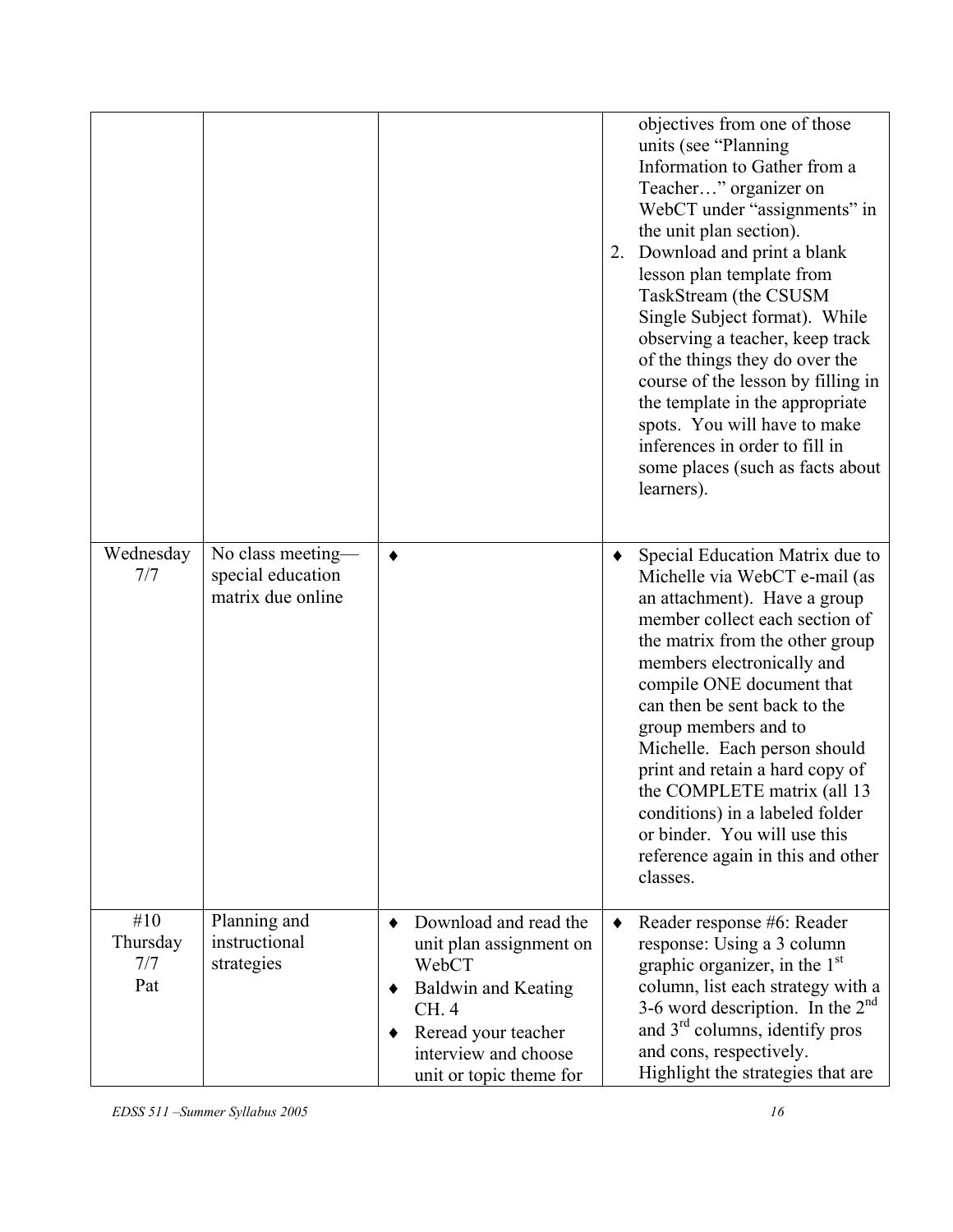|                                               |                                                           | your thematic unit.                                                                                                                 |   | "Student-centered activities"<br>Put a star next to the ones you<br>particularly want to use in your<br>planning because they are<br>especially effective in your<br>discipline. Put a ? next to those<br>strategies you want to discuss<br>with someone else for greater<br>clarity.<br>Observation report for<br>instructional variety due.                                                                                                                                                                                                                                                           |
|-----------------------------------------------|-----------------------------------------------------------|-------------------------------------------------------------------------------------------------------------------------------------|---|---------------------------------------------------------------------------------------------------------------------------------------------------------------------------------------------------------------------------------------------------------------------------------------------------------------------------------------------------------------------------------------------------------------------------------------------------------------------------------------------------------------------------------------------------------------------------------------------------------|
| #11<br>Saturday<br>7/9<br>Pat and<br>Michelle | Planning and<br>instructional<br>strategies (cont.)       | Search for resources for<br>your thematic unit. Use<br>textbooks, internet sites,<br>WebQuest, teachers, and<br>other resources.    | ٠ | Mock SST role plays and<br>written support due TODAY!<br>Bring props as needed.<br>Prior to coming to class, go into<br>the TaskStream unit builder<br>(CSUSM format) and type in<br>the information you've already<br>generated from class (unit topic,<br>length, student facts, etc.). BE<br>SURE TO SAVE YOUR UNIT<br>and LESSON PLANS ON<br>TASKSTREAM! You will be<br>adding to this unit while in<br>workshop sessions in class.<br>Bring all your unit materials to<br>class.<br>Rough draft of TPE 6D<br>response due for colleague<br>feedback. (post to taskstream<br>after receiving input) |
| #12<br>Tuesday<br>7/12<br>Pat                 | Choice book<br>literature circles<br>meet<br>Assessment   | Choice book reading<br>$\bullet$<br>(per group's reading<br>plan)<br>Choate: Ch. 3<br>٠<br><b>Baldwin and Keating:</b><br>٠<br>Ch.3 |   | Reader response: Choice book<br>literature circle role (per<br>group's reading plan)                                                                                                                                                                                                                                                                                                                                                                                                                                                                                                                    |
| #13<br>Thursday<br>7/14<br>Pat                | Planning and<br>differentiating<br>instruction re-visited | Bigelow: Choose any<br>$\bullet$<br>two articles from pages<br>68-124<br>Tomlinson:                                                 | ٠ | Reader response #7: Bigelow:<br>Reflective response to the two<br>articles describing implications<br>for your own teaching-what                                                                                                                                                                                                                                                                                                                                                                                                                                                                        |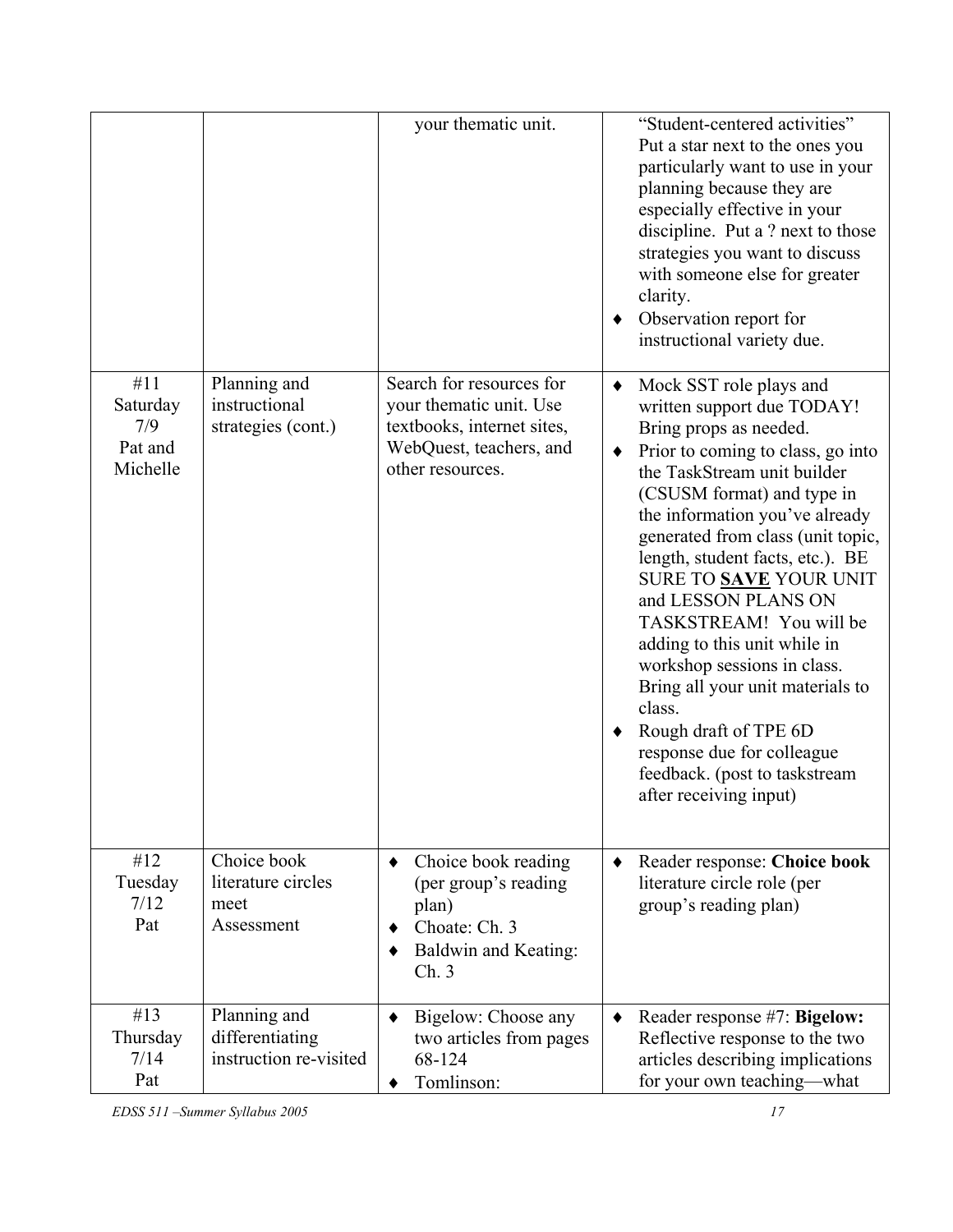|                                | Workshop time                                                      | Introduction, Part I,<br>Part II, and one chapter<br>$(1-6)$ related to your<br>content area                                                                                                                                                                                                                                                                                                                                                                                                                                                                                                                         | do these articles offer you or<br>make you consider, and why is<br>that important? $(1-2 \text{ para.})$<br>Reader response: Tomlinson:<br>Respond to this prompt: As you<br>are reviewing how to<br>differentiate instruction, what<br>are the implications for your<br>developing unit plan? How will<br>it affect your plan? (1-2 para)<br>Using TaskStream, continue<br>adding information to your unit<br>plan as ideas come to you.                                                                                                                                                                                                                                                |
|--------------------------------|--------------------------------------------------------------------|----------------------------------------------------------------------------------------------------------------------------------------------------------------------------------------------------------------------------------------------------------------------------------------------------------------------------------------------------------------------------------------------------------------------------------------------------------------------------------------------------------------------------------------------------------------------------------------------------------------------|------------------------------------------------------------------------------------------------------------------------------------------------------------------------------------------------------------------------------------------------------------------------------------------------------------------------------------------------------------------------------------------------------------------------------------------------------------------------------------------------------------------------------------------------------------------------------------------------------------------------------------------------------------------------------------------|
| #14<br>Saturday<br>7/16<br>Pat | Classroom and state<br>assessments<br>Workshop time                | Borich: Ch. 12 "Higher<br>$\blacklozenge$<br>Level Thinking"<br>(should have read this<br>much earlier in order to<br>complete your<br>observation report)<br>Bigelow: 171-175<br>٠<br>Visit the state's<br>assessment website at<br>http://www.cde.ca.gov/<br>ta/<br>In groups of four, you will<br>each take a section below<br>and come prepared to<br>"teach and inform" your<br>group about your particular<br>section.<br>1. Standardized Testing and<br>Reporting (STAR)<br>2. Academic Performance<br>Index (API)<br>3. Adequate Yearly<br>Progress (AYP)<br>4. California High School<br>Exit Exam (CAHSEE) | Observation report for higher<br>$\blacklozenge$<br>level thinking due.<br>Bring a hard copy of your unit<br>٠<br>plan to class (in its rough form)<br>so you can receive feedback and<br>revision ideas from your<br>colleagues.<br>Develop a rough draft 3-column<br>list of criteria that describes<br>what a student would need to<br>do/achieve in order to earn an<br>A, B, or C in your class (think<br>beyond just an accumulation of<br>points; what learning<br>accomplishments would a<br>student need to demonstrate in<br>order to earn an A, B, C? As<br>you develop this list, consider<br>how you identify the difference<br>between the A student and the<br>C student. |
| #15<br>Tuesday<br>7/19<br>Pat  | Social Justice<br>Project: The<br>Achievement Gap<br>Workshop time |                                                                                                                                                                                                                                                                                                                                                                                                                                                                                                                                                                                                                      | Unit overview and calendar<br>$\bullet$<br>due. You can hand in one copy<br>with both partners' names.<br>Bring a hard copy of lesson<br>plan to share and get feedback                                                                                                                                                                                                                                                                                                                                                                                                                                                                                                                  |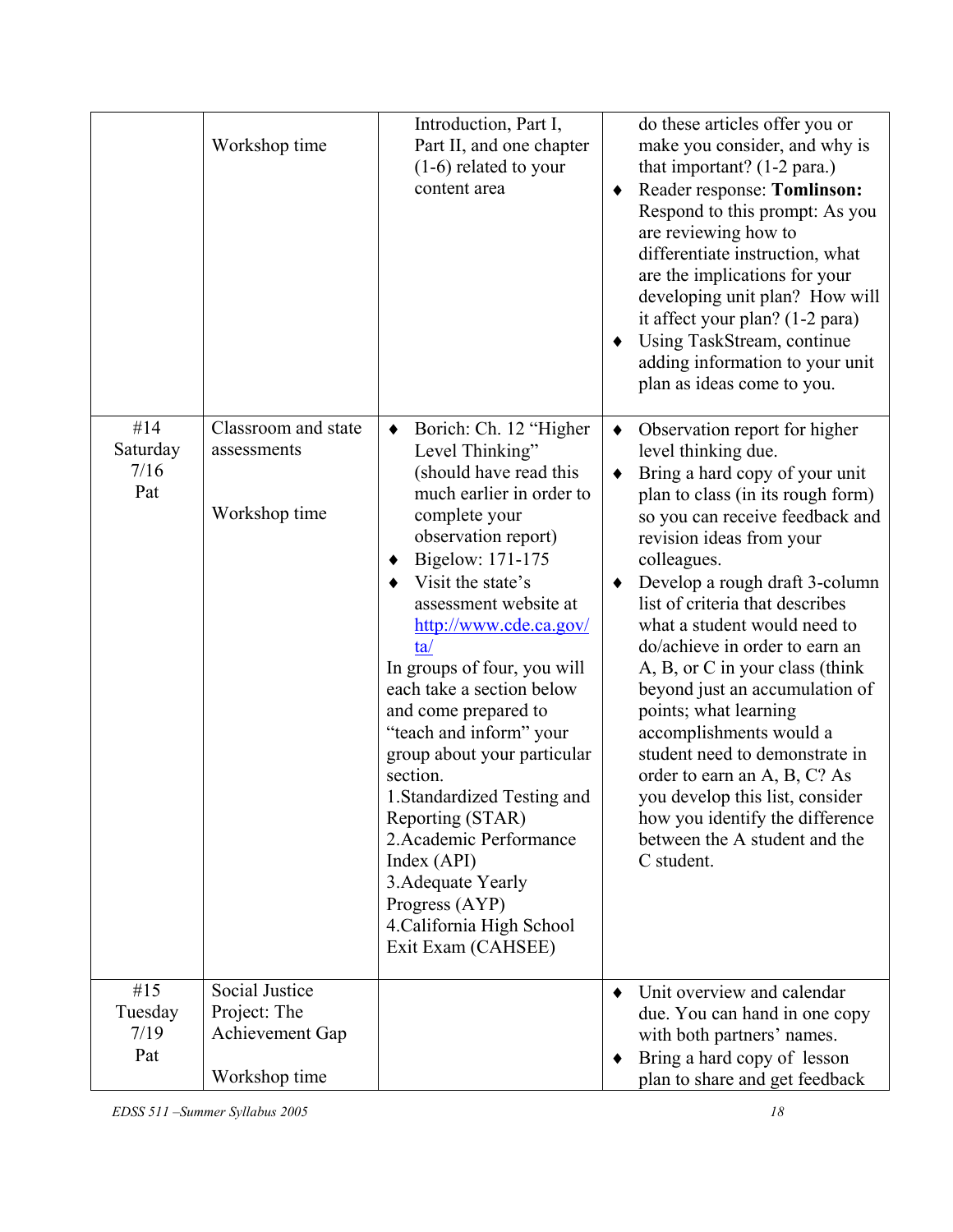|                                |                                                                                                                                    |                                                                     | from your colleagues.<br>Rough draft of TPE 6c response<br>٠<br>due for colleague feedback.<br>(post to taskstream after<br>receiving input)                                                                                                                                                                                                                                                                                                                                                                                                |
|--------------------------------|------------------------------------------------------------------------------------------------------------------------------------|---------------------------------------------------------------------|---------------------------------------------------------------------------------------------------------------------------------------------------------------------------------------------------------------------------------------------------------------------------------------------------------------------------------------------------------------------------------------------------------------------------------------------------------------------------------------------------------------------------------------------|
| #16<br>Thursday<br>7/21<br>Pat | "The Achievement<br>Gap" cont.<br>Workshop time                                                                                    |                                                                     | Individual lesson plan from unit<br>$\blacklozenge$<br>due. Each person hands in his or<br>her own lesson plan. It may be<br>created in conjunction with<br>your partner, but must be<br>written by you.                                                                                                                                                                                                                                                                                                                                    |
| #17<br>Tuesday<br>7/26<br>Pat  | Choice book<br>Presentations<br>Classroom and state<br>assessments (cont.)<br>Philosophy/belief<br>statements<br>Course evaluation | Finish choice book (per<br>$\blacklozenge$<br>group's reading plan) | "Choice Book" Presentations:<br>15 min. skit and teaching of<br>important concepts and one<br>page reflection on literature<br>circle process due.<br>Deadline to submit written<br>$\bullet$<br>portion of SST on WebCT<br>discussion board ("main"<br>section)--by midnight.<br>Course self-evaluation due<br>٠<br>Bring EDUC 350 (or<br>equivalent) philosophy of<br>teaching/belief statements to<br>class.<br>Bring draft of TPE 9 reflection<br>to class for writing group<br>feedback. (post to taskstream<br>after receiving input) |
| #19<br>Thursday<br>7/28<br>Pat | Choice Book<br>Literature Circle<br>Presentations<br><b>Revisit Essential</b><br>Questions                                         |                                                                     |                                                                                                                                                                                                                                                                                                                                                                                                                                                                                                                                             |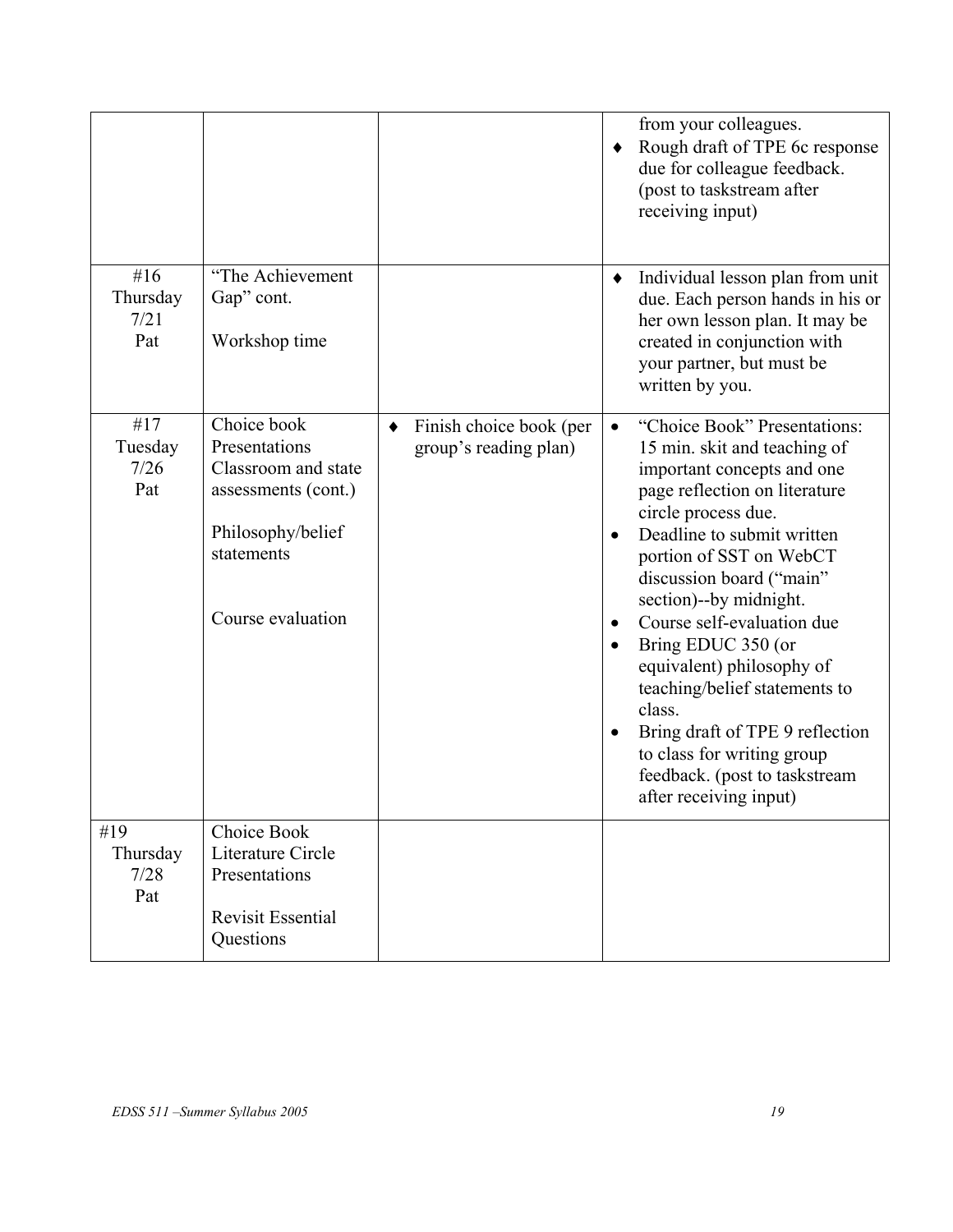# **Written Unit of Instruction**

In constructing your unit of study you must demonstrate six major goals:

- 1. Choosing and stating standards, goals, and objectives
- 2. Examining and choosing appropriate instructional materials
- 3. Constructing interesting and challenging lessons

4. Integrating different lesson types into a reasonable sequence which comprise a well-organized and purposeful whole

- 5. Developing a systematic and valid means of student performance assessment
- 6. Making logical interdisciplinary links

The unit plan should consist of 7-10 lessons, which could be taught in 2-3 weeks. Each lesson should represent a major subtopic of the unit to be taught. Eventually, each lesson must be comprehensive in describing everything you believe is necessary for students to understand and learn that particular content (e.g.., instructional procedures, homework assignments, etc.). You will write only one comprehensive lesson plan per person for this assignment. A lesson can require more than one day to complete.

Directions: The following components and characteristics should be built into the unit: This description reiterates the format on Taskstream. Follow the format in Taskstream.

1. The situation or context in which you will be teaching this unit should be explained briefly. (course, grade level, ability of students, etc.) Of course, this will likely be hypothetical at this point, unless you have participated as a long-term substitute or some other situation that you can actually "picture." In your thinking, include many of the types of learners we have discussed in class. **Your unit and lesson plans must include important aspects of differentiating instruction for specific learners.** 

2. Essential question(s) and concepts should be stated such that higher levels of thinking are required of the learners. Then, general goals should be stated for the unit. These can be either in the form of an organized list or in a narrative rationale statement. In any case, they should explain what the unit seeks to achieve, and why it is important.

3. Learning is different from teaching. Despite courses you may or may not have had about the topic you have selected, you need to research the topic you have selected. You need to know more than the textbook and you need to know more than you will teach. Planning must involve scholarly effort on your part. This should involve not only content but also a search for teaching activities. For this purpose, you are required to read and review articles from professional journals and search professional sites on the Internet that you will use to develop your lessons and unit plan. A bibliography of these sources should be included.

4. Your unit calendar and overview will provide a brief summary of each lesson. However, one individual lesson must be fully developed and contain:

a. Specific **objectives** of the lesson. These should be related logically to the goals. Cognitive objectives should be stated for each lesson. High level and low level cognitive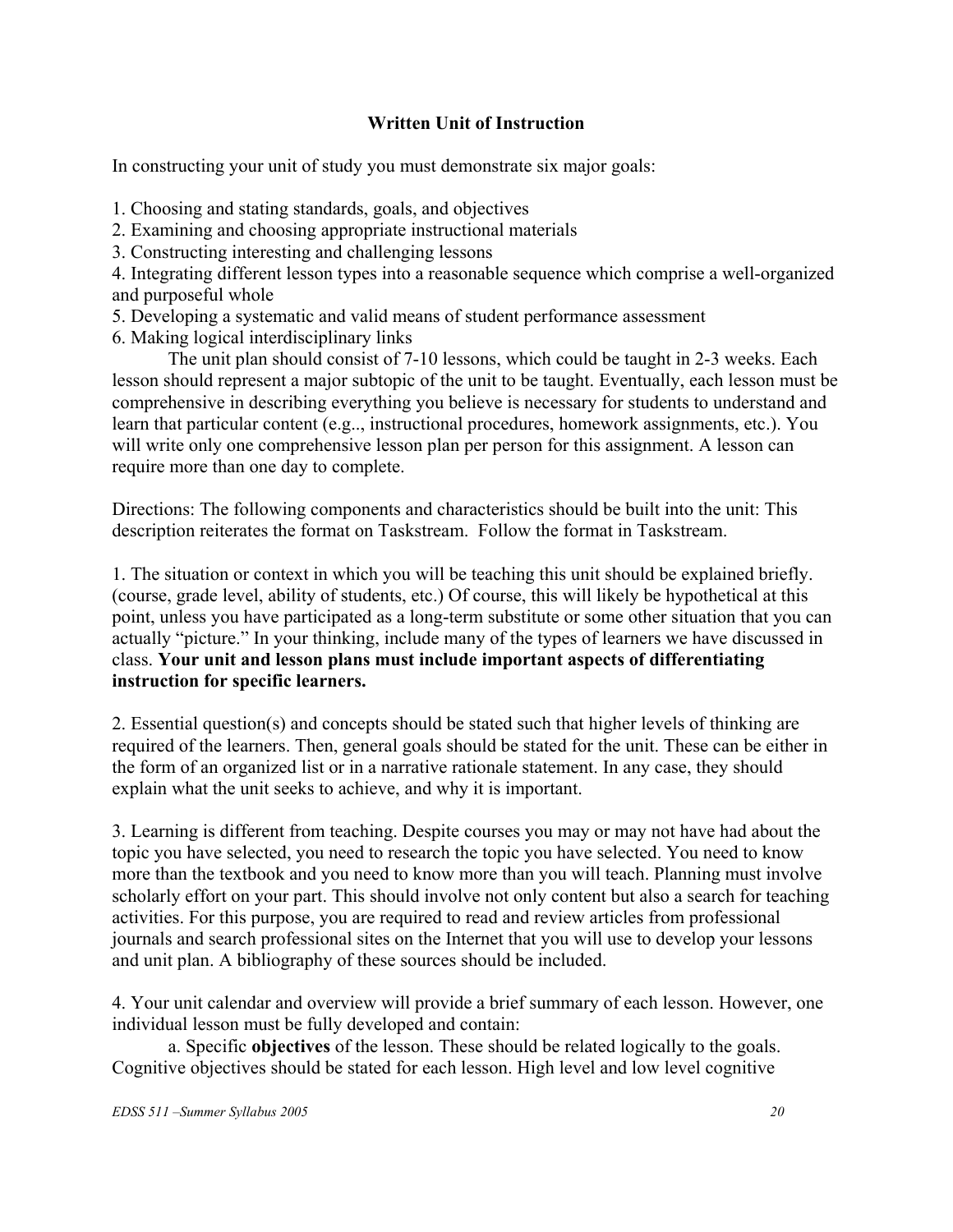objectives should be distributed throughout the unit. Affective objectives could also be included. Lessons do not have to contain each type of objective.

b. The **materials** to be used in the lesson should be clearly explained. References to texts, pages, etc. are needed, as are descriptions of film segments, simulations, visuals, manipulatives and statistical data. Long articles, chapters, etc. should be avoided. However, copies of less familiar and/or difficult to obtain materials should be provided.

c. The **teaching procedures** and **student activities** in which students will be engaged should be explained thoroughly and in such detail that another teacher could take your plan and teach the lesson effectively.

d. Each lesson should be interesting, challenging, and congruent with the goals of the unit. There should be a variety of content, teaching activities, materials and student assignments in your unit plan.

e. In the unit there should be clear examples of concept teaching, inquiry, value analysis, and skill instruction. These lesson formats provide an avenue by which to construct different ways students can learn the content you want to teach. State and national standards can be met if you design lessons that ask students to vary how they think and learn and hold them accountable in your assessment plan.

f. Reading, writing, and technology assignments should be found throughout the unit. The use of reading, writing, and technology throughout the unit should be used to support the content learning. They should not be extraneous, meaningless assignments.

g. A range of materials should be used. Avoid lengthy reading assignments, especially of difficult materials. Avoid college text materials as readings. This is a common mistake of beginning teachers. Include materials, which provide for a variety of student activity/learning. Include teaching ideas from different sources and courses. You also need to include relevant fiction and nonfiction literature.

h. A student performance assessment plan must be included in the unit plan. This should consist of the following: a brief description of formative and summative data collection, rubrics, skills checklists, tests, etc.

5. Next, write a 2-3 page reflection describing how you went about developing your unit. How did you select your topic? What problems did you encounter initially? How did you start? What kind of assistance did you need? What kind of information did you lack? What was easy for you? What was the most difficult for you? What do you know about planning that you did not know before? What questions, problems remain for you?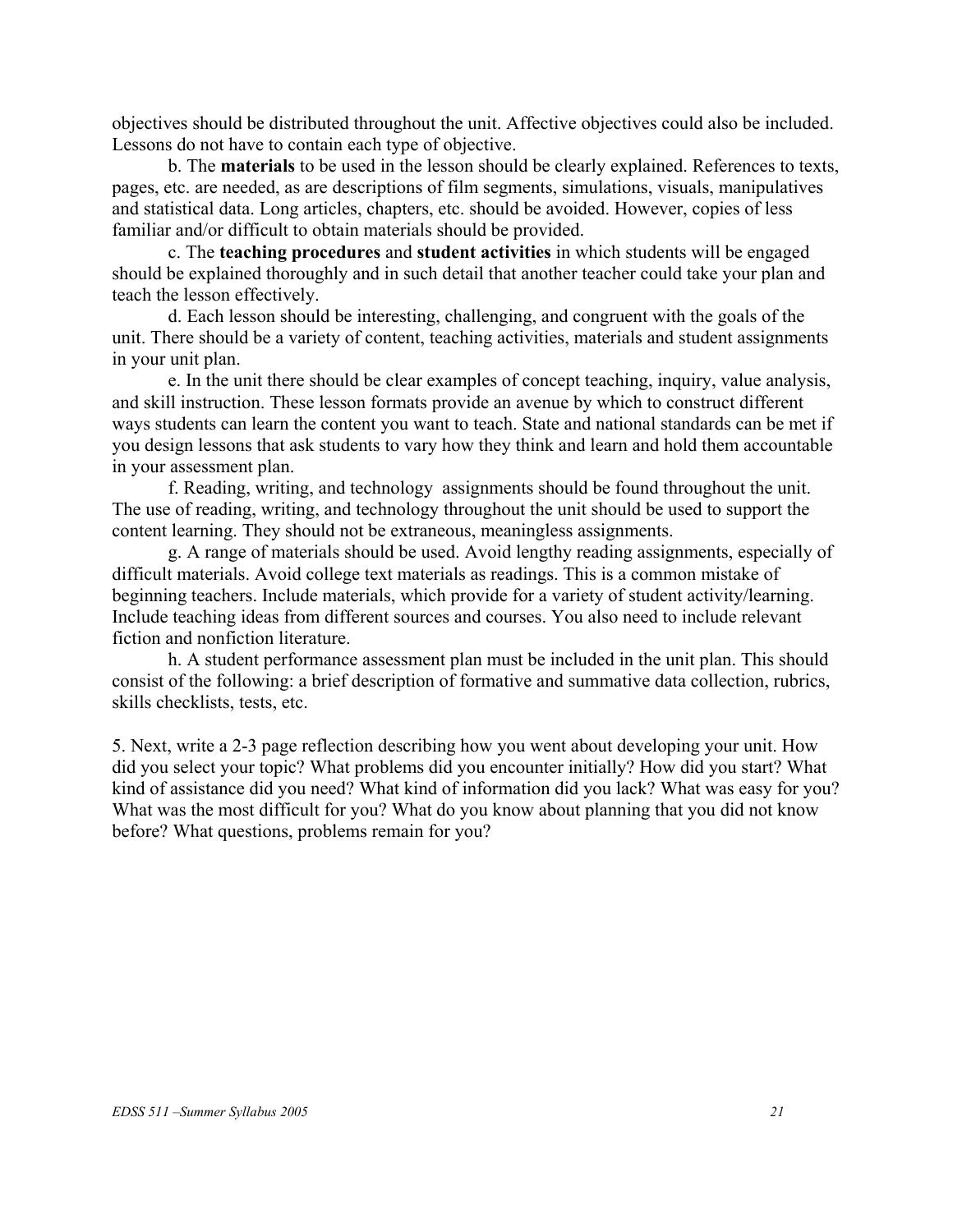Name Unit Title

Be sure to do a self assessment using the rubric below. I will add my assessment and comments as well.

| A. Statement of standards, goals, objectives                           | <b>Excellent</b> | Acceptable | <b>Needs</b> |
|------------------------------------------------------------------------|------------------|------------|--------------|
| 1. Importance of goals/rationale                                       |                  |            | improvement  |
| 2. Specificity of Standards and Objectives                             |                  |            |              |
| 3. Congruence of standards, goals, and objectives                      |                  |            |              |
| 4. Levels of objectives (Blooms taxonomy)                              |                  |            |              |
| <b>B.</b> Materials                                                    |                  |            |              |
| 1. Imagination                                                         |                  |            |              |
| 2. Range and variety                                                   |                  |            |              |
| <b>C. Teaching procedures and Student Activities</b>                   |                  |            |              |
| 1. Imagination/variety of activities (multiple Intelligences)          |                  |            |              |
| 2. Logic of sequence/organization                                      |                  |            |              |
| 3. Specific Questions related to lesson.                               |                  |            |              |
| <b>D. Assessment Plan</b>                                              |                  |            |              |
| 1. congruence of items with objectives, standards                      |                  |            |              |
| 2. Variety and quality of assessment tools, e.g. test questions,       |                  |            |              |
| rubrics, skills checklists, observations, performance assessment, etc. |                  |            |              |
| E. Other                                                               |                  |            |              |
| 1. Directions/requirements completed                                   |                  |            |              |
| 2. Examples of concept, inquiry, value analysis, skill instruction     |                  |            |              |
| 3. Variety of writing, reading and technology assignments              |                  |            |              |
| 4. Narrative statement regarding how you developed your unit plan      |                  |            |              |
| F. Presentation of the plan                                            |                  |            |              |
| 1. Word processed, correct grammar, spelling, syntax                   |                  |            |              |

Comments: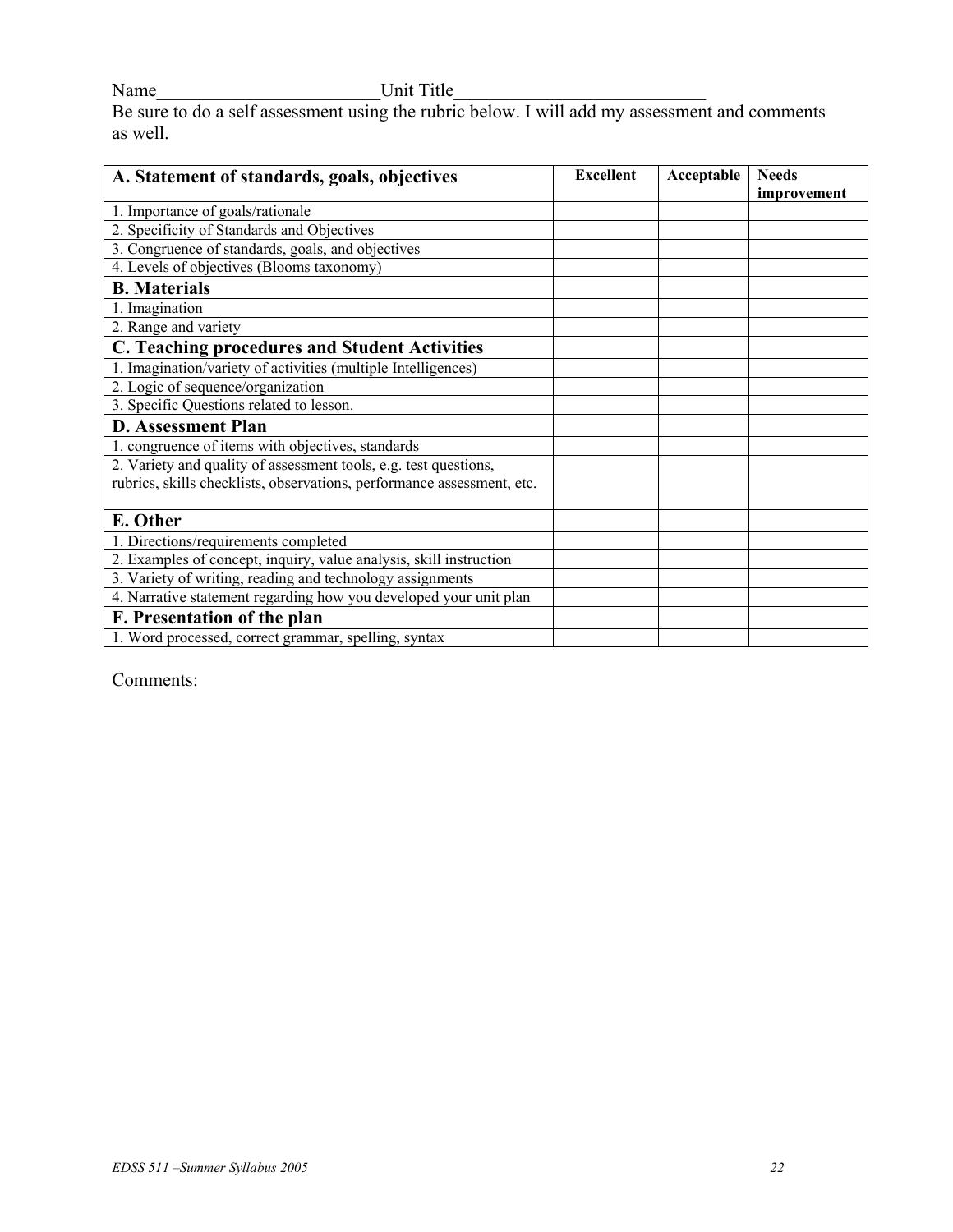# **Planning Information to Gather from a Teacher in Your Content Area**

- *1. Ask the teacher for some of the "big picture" goals and enduring ideas s/he will work to help students meet and understand for the school year or course. Write down a few here:*
- *2. Ask the teacher what units are planned for the school year/course that will help students to meet the goals and understand the enduring ideas. Get the names and length of units.*

| Name    | Length |
|---------|--------|
| Unit 1: |        |
| Unit 2: |        |
| Unit 3: |        |
| Unit 4: |        |
| Unit 5: |        |
| Unit 6: |        |
| Unit 7: |        |
| Unit 8: |        |

- *3. Ask the teacher how he/she uses or references the state standards in planning the units.*
- *4. For ONE unit, get examples of cognitive, affective, language, and psychomotor objectives.(The teacher may not recognize the names for these objectives—you list them where you think appropriate.)*

| Cognitive | Language | <b>Affective</b> | Psychomotor |
|-----------|----------|------------------|-------------|
|           |          |                  |             |
|           |          |                  |             |
|           |          |                  |             |
|           |          |                  |             |
|           |          |                  |             |
|           |          |                  |             |
|           |          |                  |             |
|           |          |                  |             |